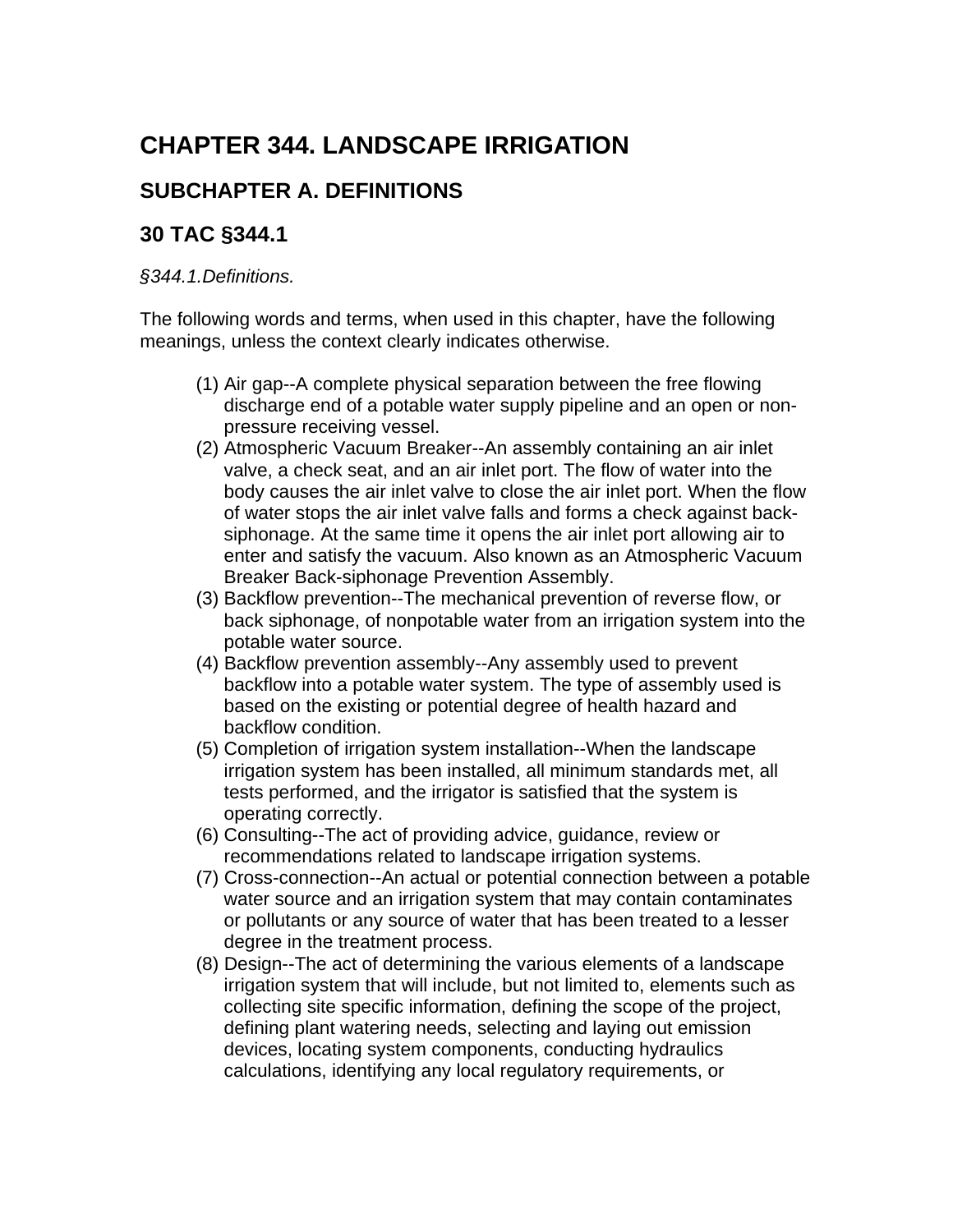scheduling irrigation work at a site. Completion of the various components will result in an irrigation plan.

- (9) Design pressure--The pressure that is required for an emission device to operate properly. Design pressure is calculated by adding the operating pressure necessary at an emission device to the total of all pressure losses accumulated from an emission device to the water source.
- (10) Double Check Valve--An assembly that is composed of two independently acting, approved check valves, including tightly closed resilient seated shutoff valves attached at each end of the assembly and fitted with properly located resilient seated test cocks. Also known as a Double Check Valve Backflow Prevention Assembly.
- (11) Emission device--Any device that is contained within an irrigation system and that is used to apply water. Common emission devices in an irrigation system include, but are not limited to, spray and rotary sprinkler heads, and drip irrigation emitters.
- (12) Employed--Engaged or hired to provide consulting services or perform any activity relating to the sale, design, installation, maintenance, alteration, repair, or service to irrigation systems. A person is employed if that person is in an employer-employee relationship as defined by Internal Revenue Code, 26 United States Code Service, §3212(d) based on the behavioral control, financial control, and the type of relationship involved in performing employment related tasks.
- (13) Head-to-head spacing--The spacing of spray or rotary heads equal to the manufacturer's published radius of the head.
- (14) Health hazard--A cross-connection or potential cross-connection with an irrigation system that involves any substance that may, if introduced into the potable water supply, cause death or illness, spread disease, or have a high probability of causing such effects.
- (15) Hydraulics--The science of dynamic and static water; the mathematical computation of determining pressure losses and pressure requirements of an irrigation system.
- (16) Inspector--A licensed plumbing inspector, water district operator, other governmental entity, or irrigation inspector who inspects irrigation systems and performs other enforcement duties for a municipality or water district as an employee or as a contractor.
- (17) Installer--A person who actually connects an irrigation system to a private or public raw or potable water supply system or any water supply, who is licensed according to Chapter 30 of this title (relating to Occupational Licenses and Registrations).
- (18) Irrigation inspector--A person who inspects irrigation systems and performs other enforcement duties for a municipality or water district as an employee or as a contractor and is required to be licensed under Chapter 30 of this title (relating to Occupational Licenses and Registrations).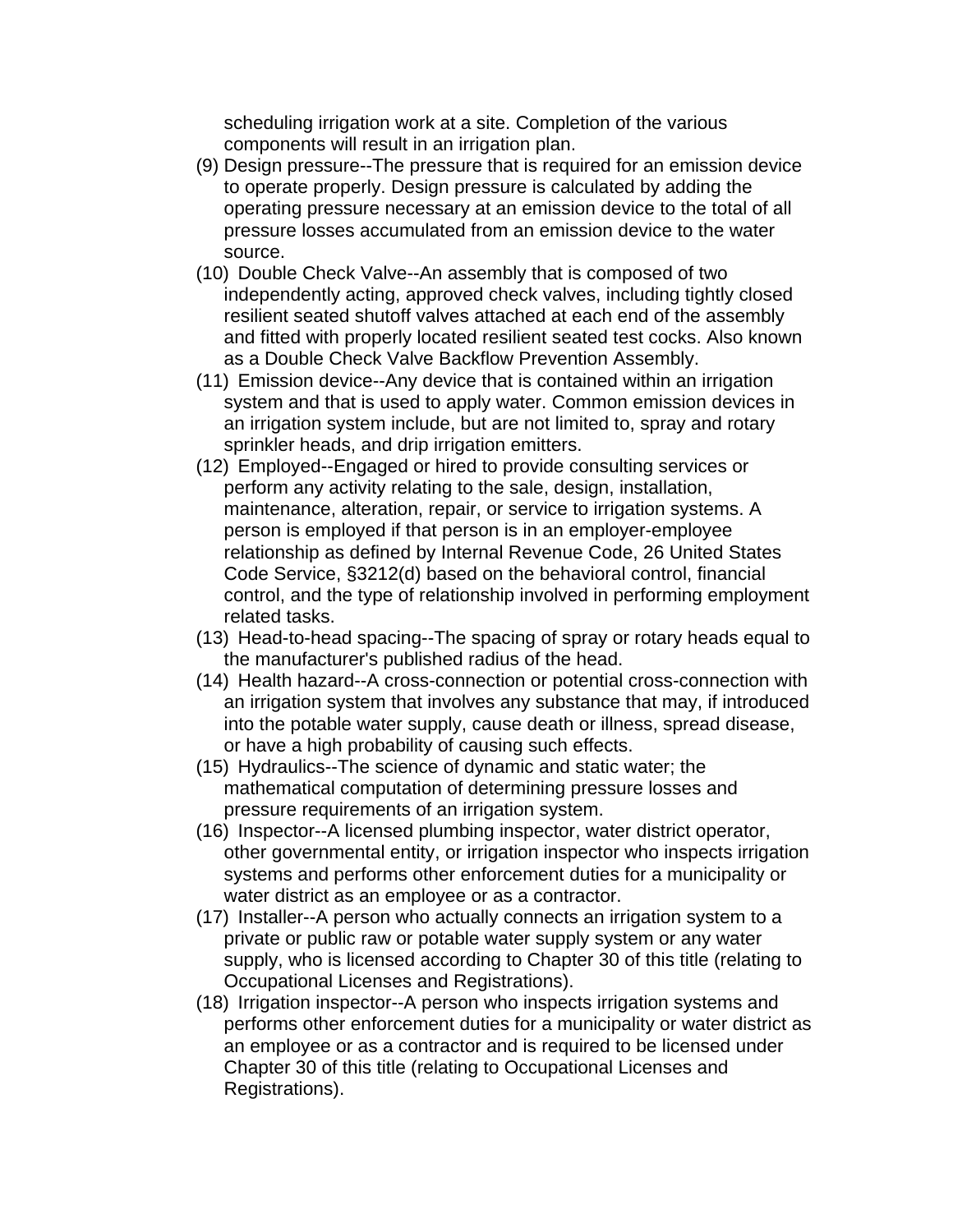- (19) Irrigation plan--A scaled drawing of a landscape irrigation system which lists required information, the scope of the project, and represents the changes made in the installation of the irrigation system.
- (20) Irrigation services--Selling, designing, installing, maintaining, altering, repairing, servicing, permitting, providing consulting services regarding, or connecting an irrigation system to a water supply.
- (21) Irrigation system--An assembly of component parts that is permanently installed for the controlled distribution and conservation of water to irrigate any type of landscape vegetation in any location, and/or to reduce dust or control erosion. This term does not include a system that is used on or by an agricultural operation as defined by Texas Agricultural Code, §251.002.
- (22) Irrigation technician--A person who works under the supervision of a licensed irrigator to install, maintain, alter, repair, service or supervise installation of an irrigation system, including the connection of such system in or to a private or public, raw or potable water supply system or any water supply, and who is required to be licensed under Chapter 30 of this title (relating to Occupational Licenses and Registrations).
- (23) Irrigation zone--A subdivision of an irrigation system with a matched precipitation rate based on plant material type (such as turf, shrubs, or trees), microclimate factors (such as sun/shade ratio), topographic features (such as slope) and soil conditions (such as sand, loam, clay, or combination) or for hydrological control.
- (24) Irrigator--A person who sells, designs, offers consultations regarding, installs, maintains, alters, repairs, services or supervises the installation of an irrigation system, including the connection of such system to a private or public, raw or potable water supply system or any water supply, and who is required to be licensed under Chapter 30 of this title (relating to Occupational Licenses and Registrations).
- (25) Irrigator-in-Charge--The irrigator responsible for all irrigation work performed by an exempt business owner, including, but not limited to obtaining permits, developing design plans, supervising the work of other irrigators or irrigation technicians, and installing, selling, maintaining, altering, repairing, or servicing a landscape irrigation system.
- (26) Landscape irrigation--The science of applying the necessary amount of water to promote or sustain healthy growth of plant material or turf.
- (27) License--An occupational license that is issued by the commission under Chapter 30 of this title to an individual that authorizes the individual to engage in an activity that is covered by this chapter.
- (28) Mainline--A pipe within an irrigation system that delivers water from the water source to the individual zone valves.
- (29) Maintenance checklist--A document made available to the irrigation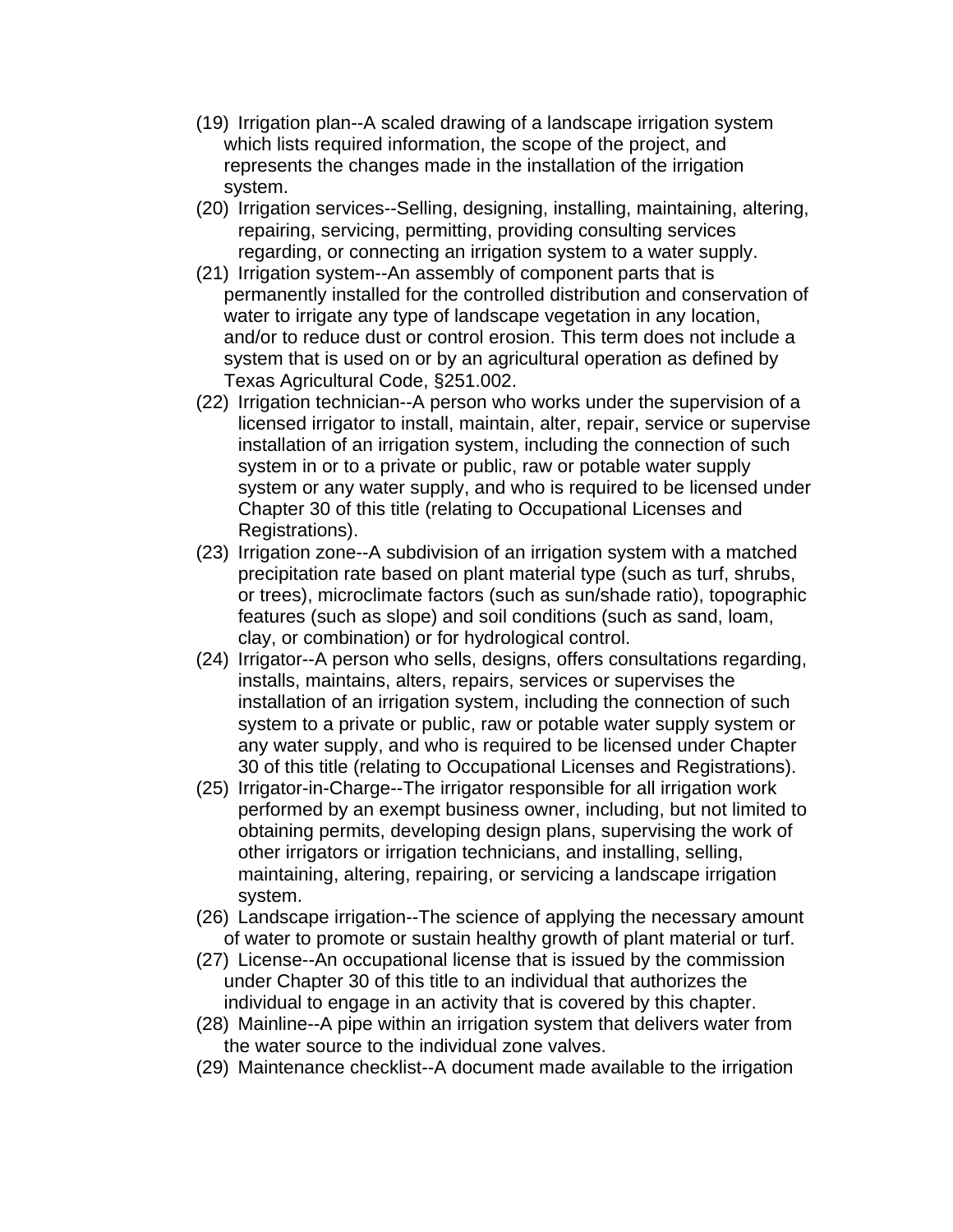system's owner or owner's representative that contains information regarding the operation and maintenance of the irrigation system, including, but not limited to: checking and repairing the irrigation system, setting the automatic controller, checking the rain or moisture sensor, cleaning filters, pruning grass and plants away from irrigation emitters, using and operating the irrigation system, the precipitation rates of each irrigation zone within the system, any water conservation measures currently in effect from the water purveyor, the name of the water purveyor, a suggested seasonal or monthly watering schedule based on current evapotranspiration data for the geographic region, and the minimum water requirements for the plant material in each zone based on the soil type and plant material where the system is installed.

- (30) Major maintenance, alteration, repair, or service--Any activity that involves opening to the atmosphere the irrigation main line at any point prior to the discharge side of any irrigation zone control valve. This includes, but is not limited to, repairing or connecting into a main supply pipe, replacing a zone control valve, or repairing a zone control valve in a manner that opens the system to the atmosphere.
- (31) Master valve--A remote control valve located after the backflow prevention device that controls the flow of water to the irrigation system mainline.
- (32) Matched precipitation rate--The condition in which all sprinkler heads within an irrigation zone apply water at the same rate
- (33) New installation--An irrigation system installed at a location where one did not previously exist.
- (34) Non-health hazard--A cross-connection or potential cross connection from a landscape irrigation system that involves any substance that generally would not be a health hazard but would constitute a nuisance or be aesthetically objectionable if introduced into the potable water supply.
- (35) Non-potable water--Water that is not suitable for human consumption. Non-potable water sources include, but are not limited to, irrigation systems, lakes, ponds, streams, gray water that is discharged from washing machines, dishwashers or other appliances, water vapor condensate from cooling towers, reclaimed water, and harvested rainwater.
- (36) Pass-through contract--A written contract between a contractor or builder and a licensed irrigator or exempt business owner to perform part or all of the irrigation services relating to an irrigation system.
- (37) Potable water--Water that is suitable for human consumption.
- (38) Pressure Vacuum Breaker--An assembly containing an independently operating internally loaded check valve and an independently operating loaded air inlet valve located on the discharge side of the check valve. Also known as a Pressure Vacuum Breaker Back-siphonage Prevention Assembly.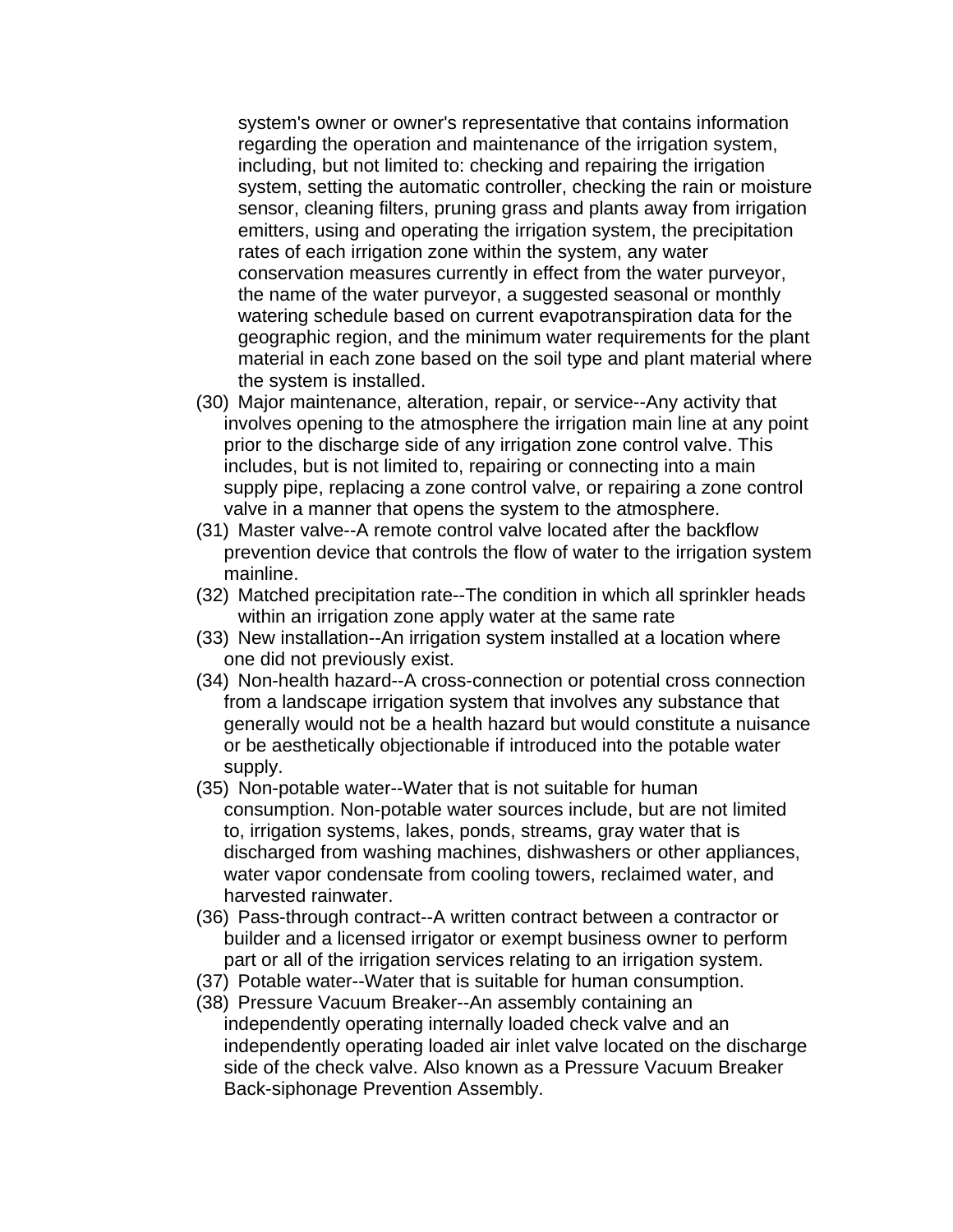- (39) Reclaimed water--Domestic or municipal wastewater which has been treated to a quality suitable for beneficial use, such as landscape irrigation.
- (40) Records of landscape irrigation activities--The irrigation plans, contracts, warranty information, invoices, copies of permits, and other documents that relate to the installation, maintenance, alteration, repair, or service of a landscape irrigation system.
- (41) Reduced Pressure Principle Backflow Prevention Assembly--An assembly containing two independently acting approved check valves together with a hydraulically operating mechanically independent pressure differential relief valve located between the two check valves and below the first check valve.
- (42) Static water pressure--The pressure of water when it is not moving.
- (43) Supervision--The on-the-job oversight and direction by a licensed irrigator who is fulfilling his or her professional responsibility to the client and/or employer in compliance with local or state requirements. Also a licensed installer working under the direction of a licensed irrigator or beginning January 1, 2009, an irrigation technician who is working under the direction of a licensed irrigator to install, maintain, alter, repair or service an irrigation system.
- (44) Water conservation--The design, installation, service, and operation of an irrigation system in a manner that prevents the waste of water, promotes the most efficient use of water, and applies the least amount of water that is required to maintain healthy individual plant material or turf, reduce dust, and control erosion.
- (45) Zone flow--A measurement, in gallons per minute or gallons per hour, of the actual flow of water through a zone valve, calculated by individually opening each zone valve and obtaining a valid reading after the pressure has stabilized. For design purposes, the zone flow is the total flow of all nozzles in the zone at a specific pressure.
- (46) Zone valve--An automatic valve that controls a single zone of a landscape irrigation system.

## **SUBCHAPTER B. STANDARDS OF CONDUCT FOR IRRIGATORS, INSTALLERS, IRRIGATION TECHNICIANS, AND IRRIGATION INSPECTORS, AND LOCAL REQUIREMENTS**

### **30 TAC §§344.20 - 344.24**

*344.20.Purpose of Standards.* 

(a) The correct practice of irrigation as a science and profession is essential for the protection and conservation of the water resources of the state and should be conducted by individuals who are held to the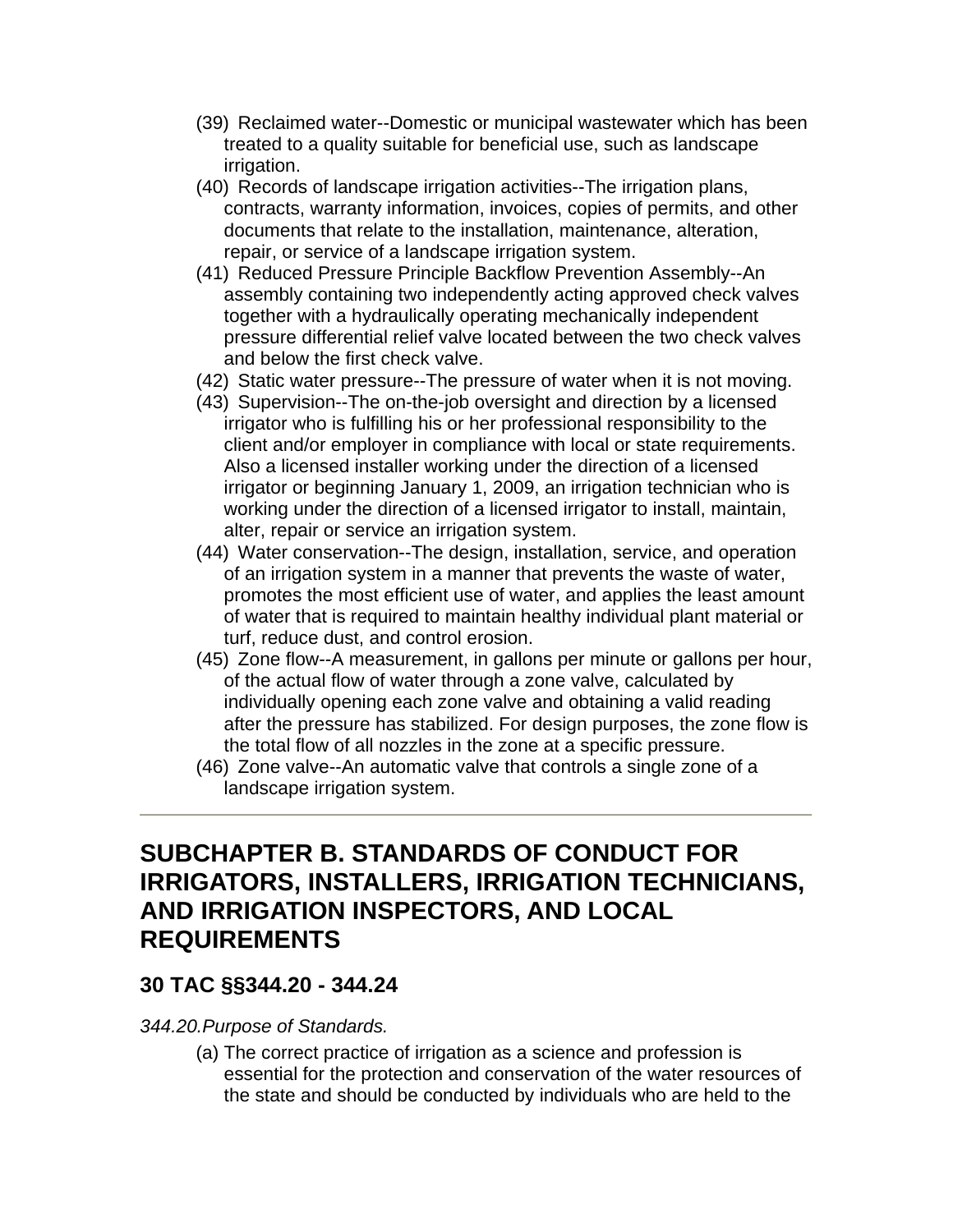highest ethical standards. The legislature has vested the commission with the authority and duty to establish and enforce standards of professional conduct and ethics for practitioners in the irrigation industry.

(b) Every applicant for an irrigator, installer, irrigation technician, or irrigation inspector license must become fully informed of the obligations and responsibilities inherent in the practice of irrigation as outlined by these standards of conduct. Each licensed irrigator, installer, irrigation technician, or irrigation inspector is deemed to have notice of these standards of conduct and is required to abide by the standards.

#### *§344.21.Intent.*

- (a) These standards of conduct are established to prescribe responsibility on the part of an irrigator, an installer, an irrigation technician, an irrigation inspector, and a qualifying exempt business owner to aid in governing the irrigation industry.
- (b) The commission will determine what actions constitute violations of the standards in accordance with Chapter 70 of this title (relating to Enforcement) and Texas Water Code, Chapter 7 and institute appropriate disciplinary action, which may lead to monetary penalties or the suspension or revocation of a license in accordance with the applicable state statutes.

#### *§344.22.Proficiency in the Field of Irrigation; Representation of Qualifications.*

- (a) All irrigators, installers, irrigation technicians, and inspectors shall be knowledgeable of the current industry standards regarding selling, designing, providing consulting services, installing, maintaining, altering, repairing, or servicing irrigation systems, including the connection of such a system to any source of water and water conservation. All irrigators, installers, irrigation technicians, and inspectors shall conform to the current adopted version of these rules and any local rules that do not conflict with these rules, or that are more stringent than these rules, when performing these activities.
- (b) All irrigators, installers, irrigation technicians, irrigation inspectors, and exempt business owners shall accurately and truthfully represent to prospective clients their qualifications to perform the services requested and shall not perform services for which they are not qualified by experience, knowledge, or license in the technical field involved.
- (c) All irrigators, installers, irrigation technicians, and inspectors shall be knowledgeable of local requirements related to landscape irrigation systems.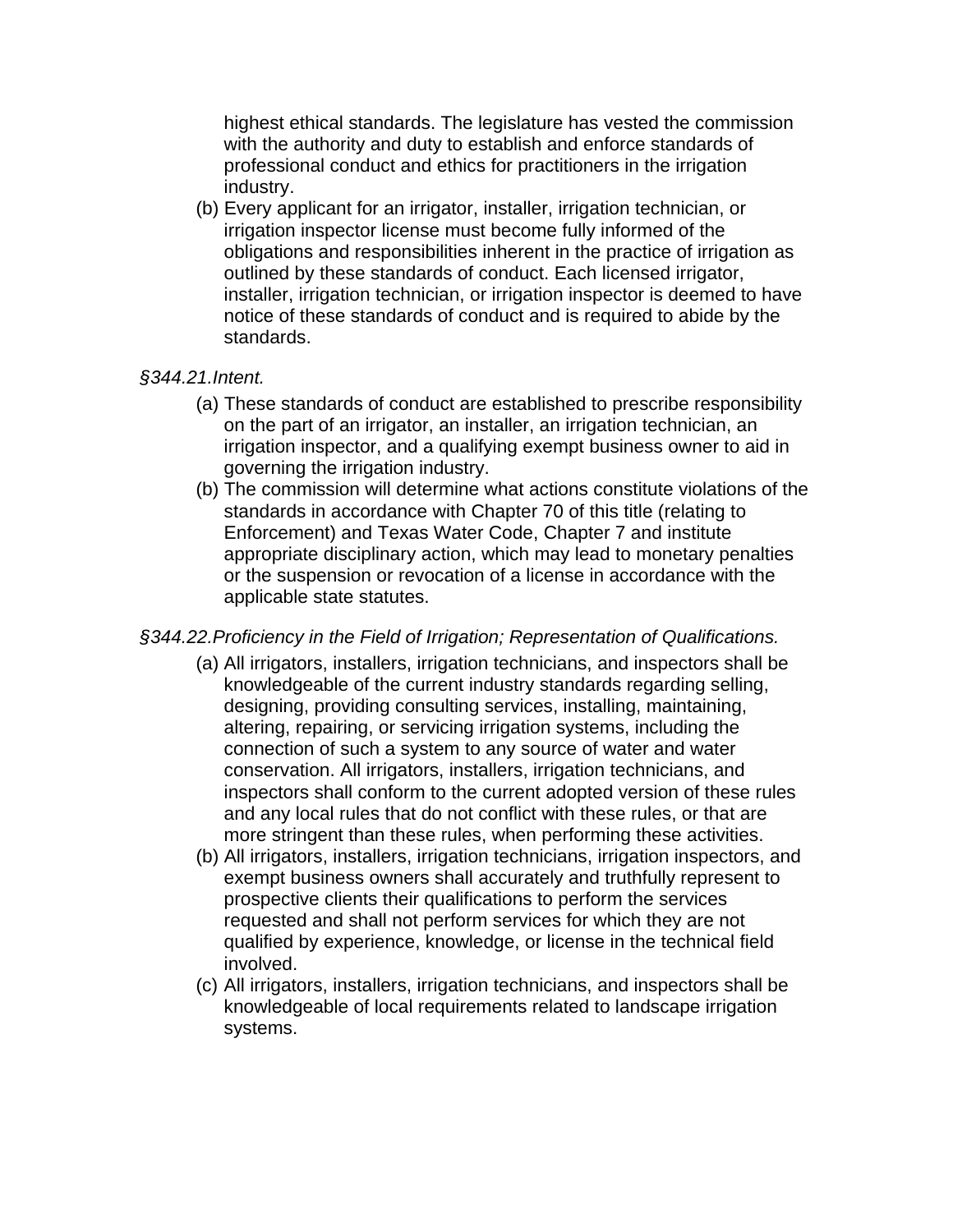#### *§344.23.Irrigation Practice.*

False, misleading, or deceptive practices by an irrigator, installer, irrigation technician, or irrigation inspector relating to bidding, advertising, selling, installation, maintenance, alteration, repair, servicing, or inspection of irrigation systems are prohibited.

#### *§344.24.Local Regulation and Inspection.*

- (a) Where any city, town, county, special purpose district, other political subdivision of the state, or public water supplier requires licensed irrigators, installers, irrigation technicians, or irrigation inspectors to comply with reasonable inspection requirements, ordinances, or regulations designed to protect the public water supply, any of which relates to work performed or to be performed within such political subdivision's territory the licensed irrigator, installer, irrigation technician, or irrigation inspector must comply with such requirements, ordinances, and regulations.
- (b) Any city, town, county, other political subdivision of the state, or public water supplier that is not required to adopt rules or ordinances regulating landscape irrigation may adopt a landscape irrigation program by ordinance or rule and may be responsible for inspection of connections to its public water supply system up to and including the backflow prevention device.
- (c) Municipalities with a population of 20,000 or more and a water district that chooses to implement a landscape irrigation program must verify that the irrigator that designs and installs an irrigation system holds a valid irrigator's license and has obtained a permit before installing a system within its territorial limits or if a municipality, its extraterritorial jurisdiction. Inspectors must verify that the design and installation meet the requirements of this chapter and local ordinances or rules that do not conflict with this chapter, or that are more stringent than this chapter.
- (d) Each inspector shall maintain a log of all irrigation systems inspected that includes, but is not limited to, the system location, property owner, irrigator responsible for installation, permit status, problems noted during the inspection, and date of the inspection. The log must be kept for three years. The log shall be available for review within two business days of the request by authorized representatives of the commission or any regulatory authority with jurisdiction over landscape irrigation issues in the area the inspector is employed to inspect.
- (e) An inspector may not inspect a landscape irrigation system that is an on-site sewage disposal system, as defined by Texas Health and Safety Code, §366.002.
- (f) An inspector may not inspect an irrigation system that is used on or by an agricultural operation as defined by Texas Agricultural Code,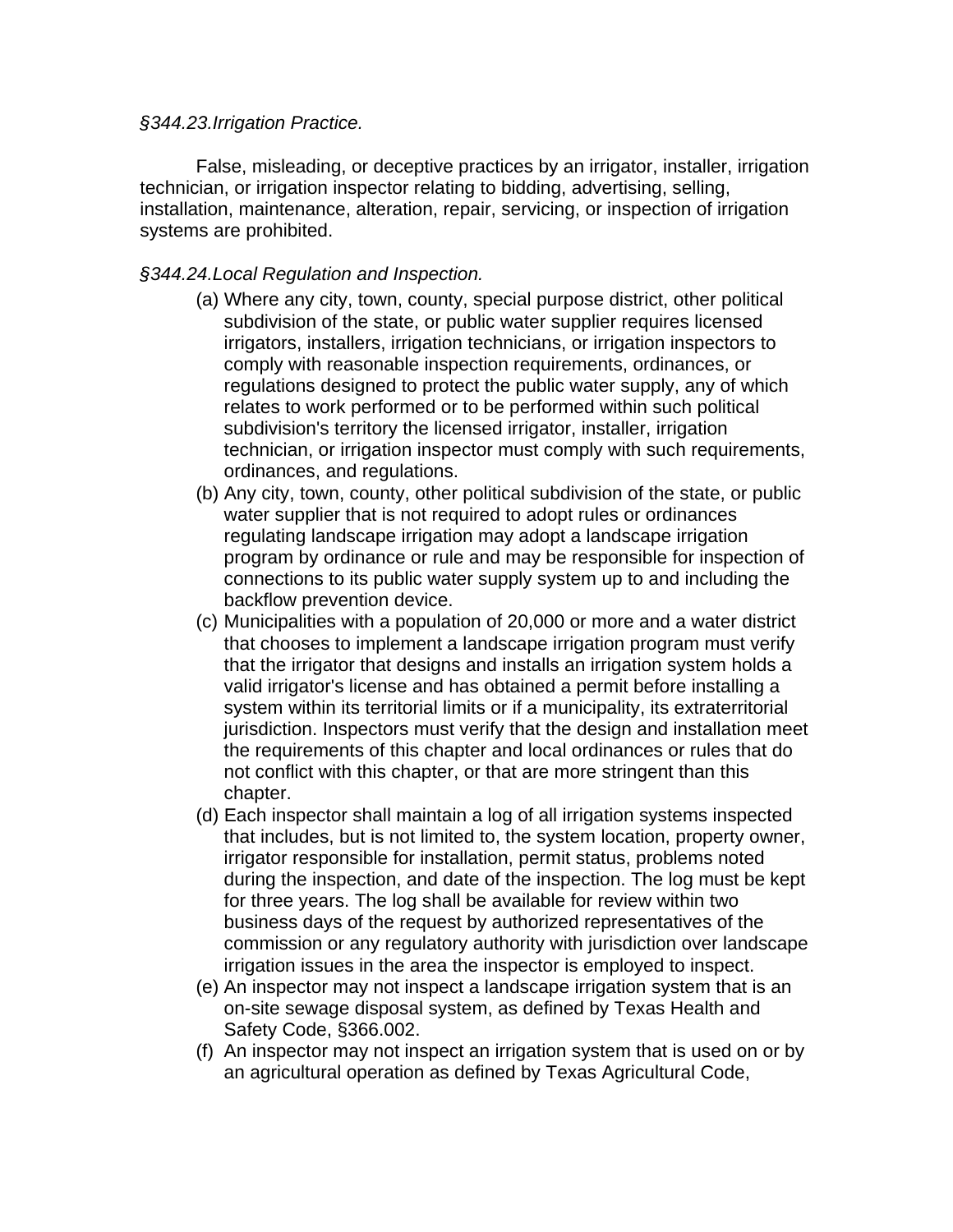§251.002; or is connected to a groundwater well that is used by the property owner for domestic use.

## **SUBCHAPTER C. REQUIREMENTS FOR LICENSED IRRIGATORS, INSTALLERS, IRRIGATION TECHNICIANS, AND IRRIGATION INSPECTORS**

### **30 TAC §§344.30 - 344.38**

#### *§344.30.License Required.*

- (a) An irrigator is an individual who:
	- (1) sells, designs, provides consultation services, installs, maintains, alters, repairs, or services an irrigation system, including the connection of such system to any water supply;
	- (2) advertises or represents to anyone that the individual can perform any or all of these functions; and
	- (3) is required to hold a valid irrigator license issued under Chapter 30 of this title (relating to Occupational Licenses and Registrations).
- (b) Through December 31, 2009, an installer is an individual who connects an irrigation system to any water supply.
- (c) Beginning January 1, 2009, an irrigation technician is an individual who:
	- (1) connects an irrigation system to a water supply;
	- (2) under the supervision of a licensed irrigator, installs, maintains, alters, repairs, or services a landscape irrigation system;
	- (3) represents to anyone that the individual can perform any or all of these functions; and
	- (4) is required to hold a valid irrigation technician license issued under Chapter 30 of this title.
- (d) All irrigators, installers, and irrigation technicians shall comply with the rules contained in this chapter when performing any or all of the functions listed in this section.
- (e) An individual who inspects irrigation systems and enforces a municipality's landscape irrigation ordinance must:
	- (1) hold a valid irrigation inspector license issued according to Chapter 30 of this title; or
	- (2) hold a valid plumbing inspector license.
- (f) An individual who inspects irrigation systems and enforces a water district's rules related to landscape irrigation systems must:
	- (1) hold a valid irrigation inspector license issued according to Chapter 30 of this title;
	- (2) hold a valid plumbing inspector license;
	- (3) be the district's operator; or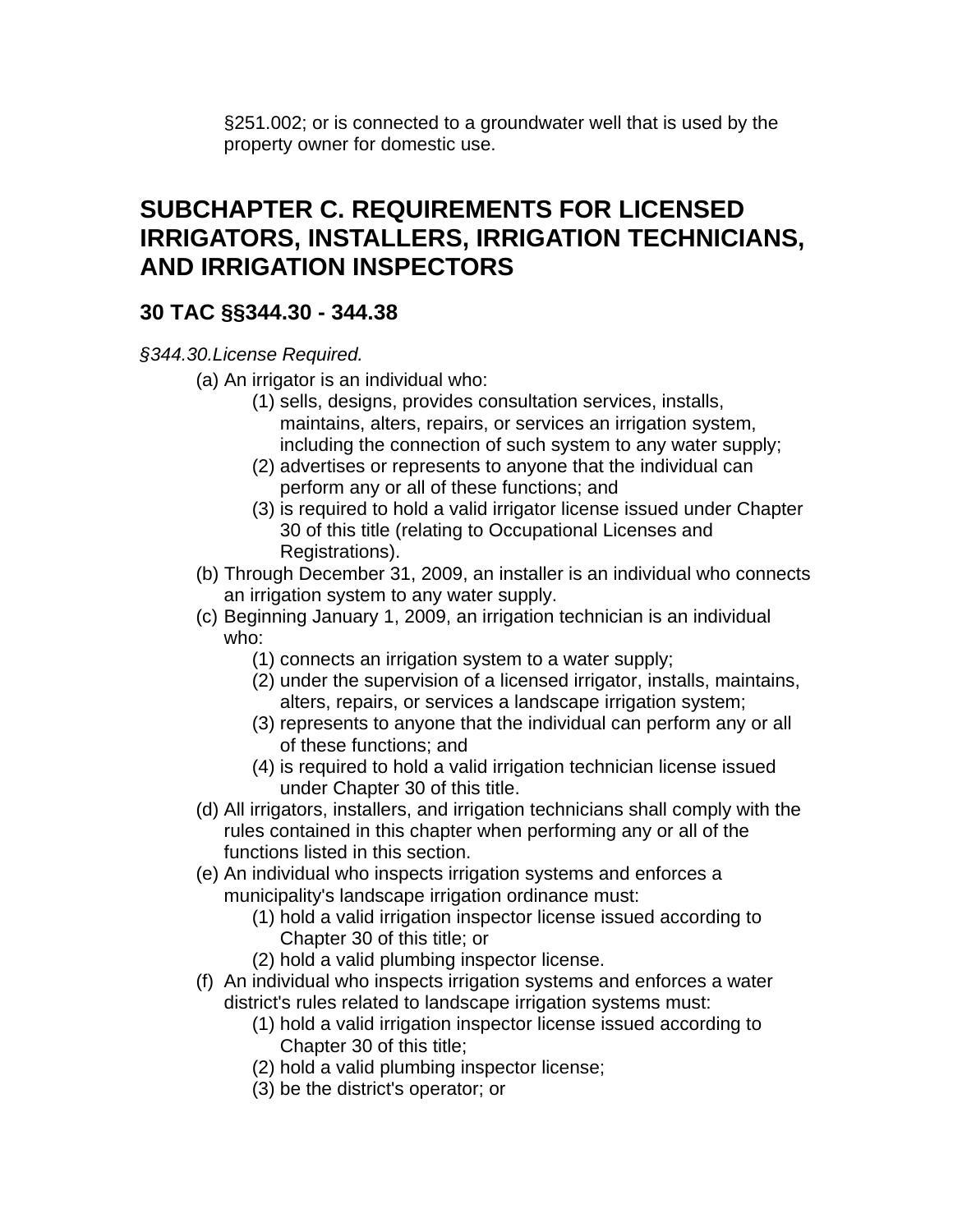- (4) be another regulatory authority with jurisdiction over landscape irrigation.
- (g) An inspector shall comply with the rules contained in this chapter when performing any or all of the functions listed in this section.
- (h) A property owner is not required to be licensed in accordance with Texas Occupations Code, Title 12, §1903.002(c)(1) if he or she is performing irrigation work in a building or on a premises owned or occupied by the person as the person's home. A home or property owner who installs an irrigation system must meet the standards contained in §344.62(b) Spacing, §344.62(c) Water pressure, §344.62(g) related to spraying water over impervious materials, §344.62(j) Rain or moisture shut-off devices or other technology, and §344.62(k) Isolation valve. Municipalities or water districts may adopt more stringent requirements for a home or property owner who installs an irrigation system.

#### *§344.31.Exemption for Business Owner Who Provides Irrigation Services.*

Under Chapter 30 of this title (relating to Occupational Licenses and Registrations), a business owner who employs a licensed irrigator as an irrigatorin-charge to provide consulting services or to supervise or conduct the exempt business's operations relating to the design, installation, maintenance, alteration, repairing, and servicing of irrigation systems is exempt from the licensing requirements of Texas Occupations Code, Chapter 1903.

#### *§344.32.Responsibilities of a Business Owner Who Provides Irrigation Services.*

An exempt owner who provides landscape irrigation services shall ensure that all irrigation services are supervised by a licensed irrigator, according to the requirements of this subchapter. An exempt business owner who engages in landscape irrigation is responsible for verifying the validity of the license belonging to all irrigators, installers, and irrigation technicians performing irrigation services for the business. An exempt business owner who engages in landscape irrigation is responsible for designating an irrigator-in-charge.

#### *§344.33.Display of License.*

- (a) Irrigators, installers, and irrigation technicians shall prominently display their license certificate at the place of irrigation business or employment and shall present their license upon request by any regulatory authority, irrigation system's owner, or prospective owner.
- (b) Irrigation inspectors shall present their license, when requested by any entity that is regulated under this chapter, and when that request is made while an irrigation inspector is conducting business.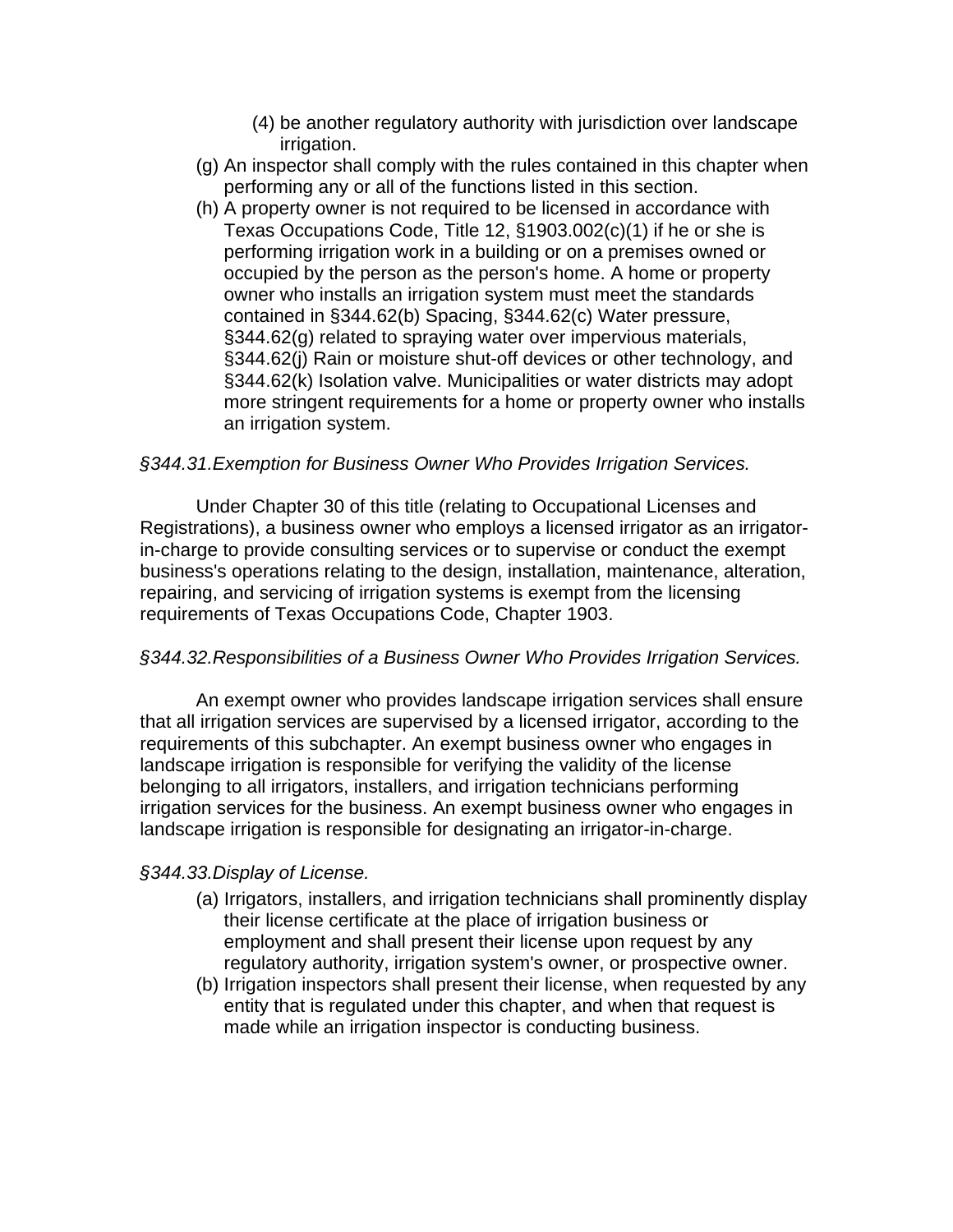#### *§344.34.Use of License.*

- (a) No one other than the irrigator, installer, irrigation technician, or irrigation inspector to whom a license is issued shall use or attempt to use the license, which includes the license number.
- (b) An individual who uses or attempts to use the license or license number of someone else who is a licensed irrigator, licensed installer, licensed irrigation technician, or licensed irrigation inspector is in violation of Texas Occupations Code, Chapter 1903, and this chapter.
- (c) An irrigator's license or license number may be used at only one entity as the irrigator-in-charge. An irrigator may work for other entities, but not as the irrigator-in-charge.
- (d) It is a violation of this chapter for an irrigator, installer, irrigation technician or irrigation inspector to authorize or allow another person or entity to use the irrigator's, installer's, irrigation technician's, or irrigation inspector's license or license number in a manner inconsistent with this chapter.

#### *§344.35.Duties and Responsibilities of Irrigators.*

- (a) An irrigator shall comply with the rules contained in this chapter when performing any or all of the functions described in this section.
- (b) An irrigator who performs work for an entity or for an exempt business owner who performs or offers to perform irrigation services shall be knowledgeable of and responsible for all permits, contracts, agreements, advertising, and other irrigation services secured and performed using the irrigator's license.
- (c) A licensed irrigator who is employed by an exempt business owner as defined by §344.31 of this title (relating to Exemption for Business Owner Who Provides Irrigation Services) shall supervise all irrigation services of the business, in accordance with this chapter.
- (d) A licensed irrigator is responsible for:
	- (1) using the stamp or rubber seal in accordance with this chapter;
	- (2) obtaining all permits and inspections required to install an irrigation system;
	- (3) complying with local regulations;
	- (4) determining the appropriate backflow prevention method for each irrigation system installation and installing the backflow prevention device correctly;
	- (5) maintaining landscape irrigation systems records;
	- (6) conserving water;
	- (7) developing and following irrigation plan for each new irrigation system;
	- (8) designing an irrigation system that complies with the requirements of this chapter;
	- (9) providing on-site supervision of the installation of an irrigation system beginning January 1, 2010;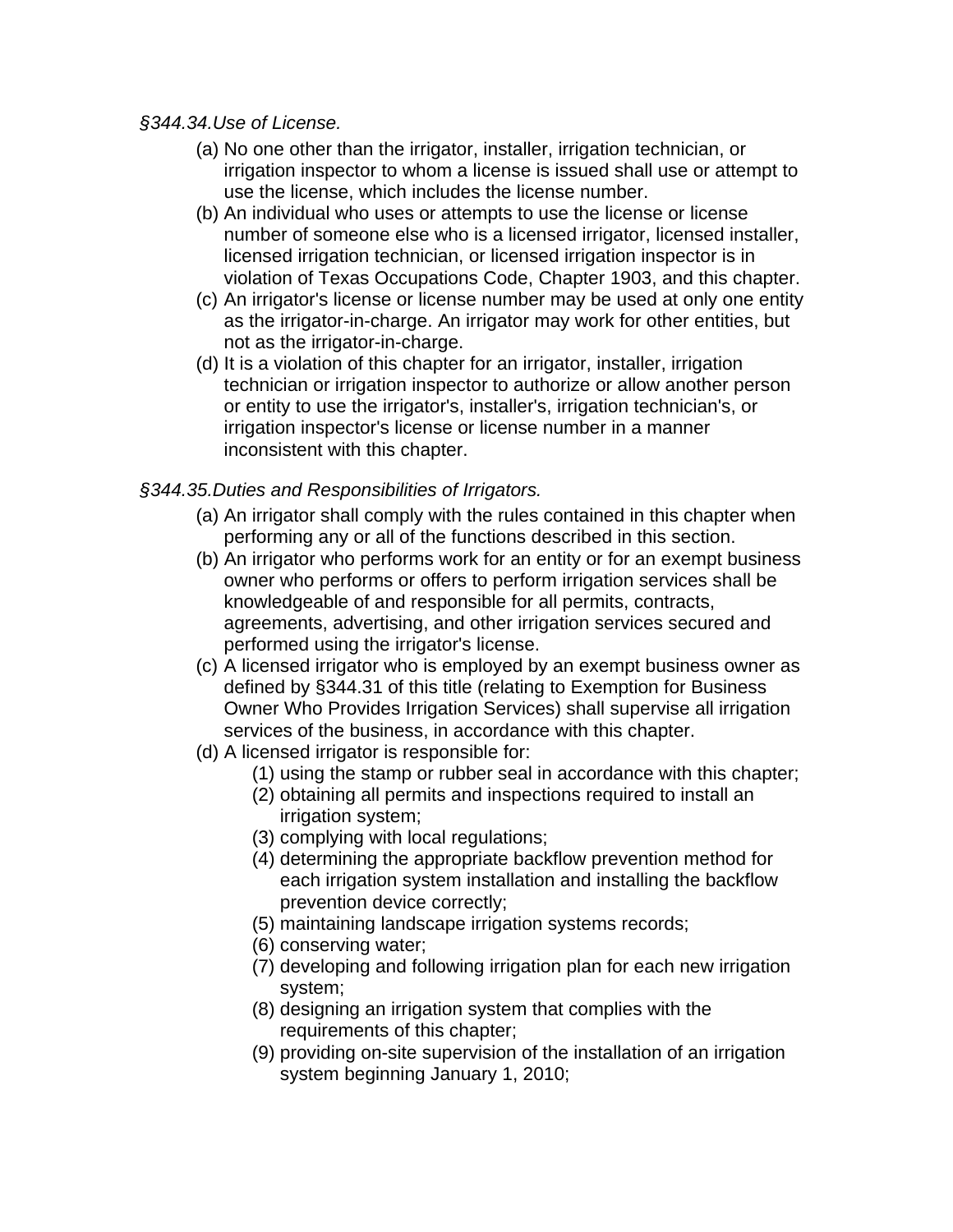- (10) providing supervision to an irrigation technician while connecting an irrigation system to a water supply; installing, maintaining, altering, repairing, or servicing an irrigation system;
- (11) providing supervision to an installer connecting an irrigation system through December 31, 2009;
- (12) completing the irrigation system including the final "walk through," completing the maintenance checklist, placing a permanent sticker on the controller or on the maintenance checklist if the irrigation system does not have an automatic controller, and providing a copy of the design plan;
- (13) selling, consulting, performing maintenance, alteration, repair, and service of irrigation systems that complies with the requirements of this chapter;
- (14) providing advertisements, contracts, and warranties that comply with the requirements of this chapter; and
- (15) installing an irrigation system that complies with the requirements of this chapter.

#### *§344.36.Duties and Responsibilities of Installers and Irrigation Technicians.*

- (a) A licensed installer may connect an irrigation system to a water supply through December 31, 2009. This includes installing an approved backflow prevention method pursuant to §344.50 of this title (relating to Backflow Prevention Methods) when connecting an irrigation system to a potable water supply. Beginning January 1, 2009, a licensed irrigation technician may connect an irrigation system to a water supply, including installing an approved backflow prevention method pursuant to §344.50 of this title and may maintain, alter, repair, service, or direct the installation of irrigation systems under the supervision of an irrigator.
- (b) If an installer or irrigation technician connects an irrigation system to a potable water supply, the connection and installation of the backflow prevention method must be as indicated on the site irrigation plan or as directed by the licensed irrigator and documented on the site irrigation plan.
- (c) Through December 31, 2009, an installer is responsible for the connection of an irrigation system to a water supply under the supervision of a licensed irrigator.
- (d) Beginning January 1, 2009, an irrigation technician, under the supervision of a licensed irrigator, is responsible for:
	- (1) connecting an irrigation system to a water supply; and
	- (2) providing on-site supervision of the installation, maintenance, alteration, repair, service of an irrigation system including the final walk through with the irrigation system owner or owner's representative to explain the maintenance and operation of the irrigation system.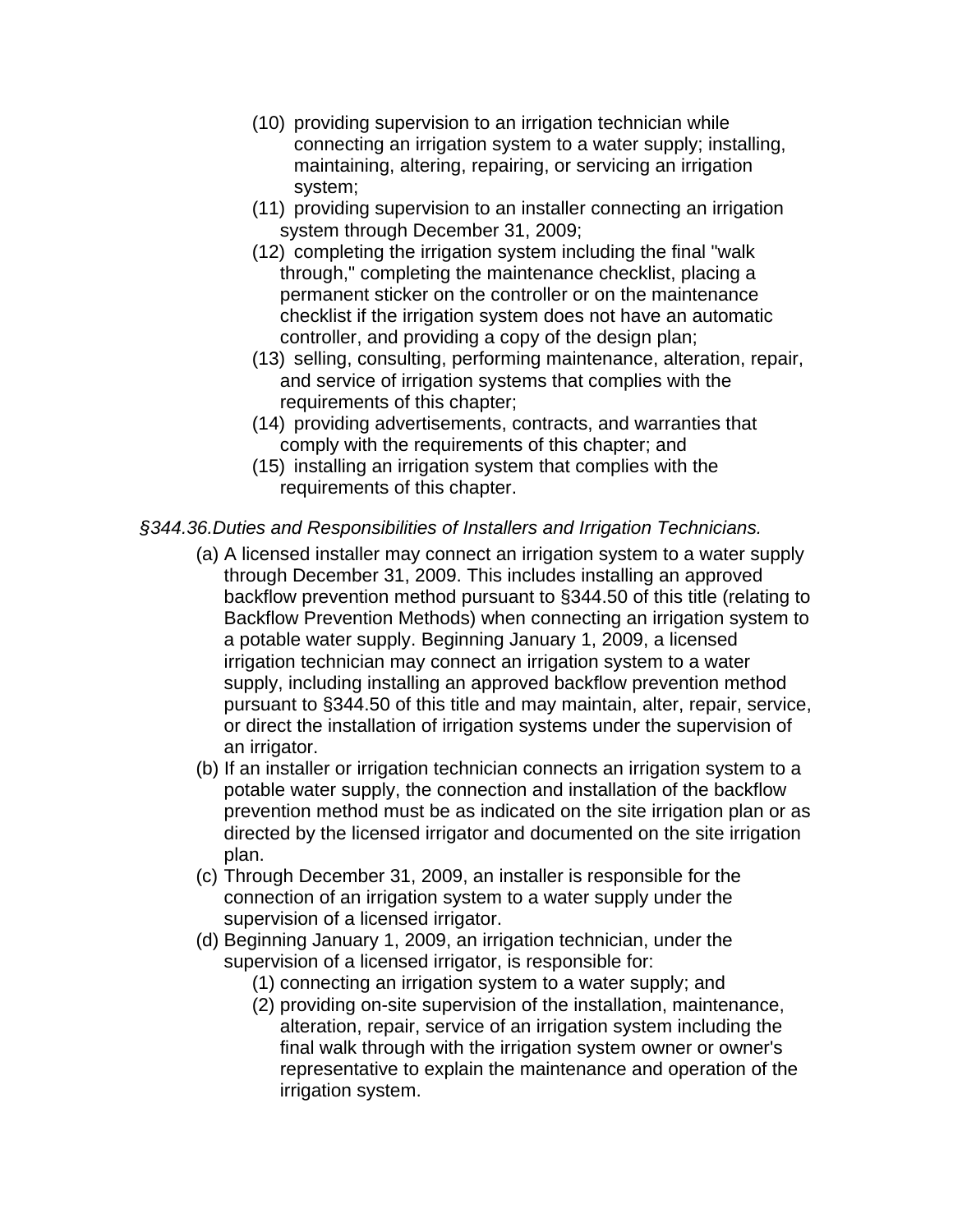#### *§344.37.Duties and Responsibilities of Irrigation Inspectors.*

- (a) A licensed irrigation inspector shall enforce the applicable irrigation rules or ordinance of the employing governmental entity.
- (b) A licensed irrigation inspector, licensed plumbing inspector, a water district's operator or other governmental entity shall be responsible for:
	- (1) verifying that the appropriate permits have been obtained for an irrigation system and that the irrigator and installer or irrigation technician, if applicable, are licensed;
	- (2) inspecting the irrigation system;
	- (3) determining that the irrigation system complies with the requirements of this chapter;
	- (4) determining that the appropriate backflow prevention device was installed, tested, and test results provided to the water purveyor;
	- (5) investigating complaints related to irrigation system installation, maintenance, alteration, repairs, or service of an irrigation system and advertisement of irrigation services; and
	- (6) maintaining records according to this chapter.

#### *§344.38.Irrigator, Installer, and Irrigation Technician Records.*

Upon the licensed irrigator obtaining the seal or rubber stamp, in accordance with this chapter, an impression of the seal or rubber stamp will be made on letterhead, or other business stationary, and maintained on file for review by the commission. Archival copies of all records given to the irrigation system's owner or owner's representative shall be maintained by the irrigator. Records will be maintained by the irrigator for a period of three years from the date installation, maintenance, alteration, repair or service was completed. Irrigators, installers, and irrigation technicians shall make all records of landscape irrigation services available within ten business days of any request made by authorized representatives of the commission or the local regulatory authority with jurisdiction over landscape irrigation issues.

## **SUBCHAPTER D. LICENSED IRRIGATOR SEAL**

### **30 TAC §§344.40 - 344.43**

#### *§344.40.Seal Required.*

Each irrigator, upon being licensed with the commission, shall obtain a seal, as described in §344.41 of this title (relating to Seal Design). Licensed irrigators shall not engage in any landscape irrigation services without physical possession of the seal and the license. The irrigator is responsible for the security of the seal.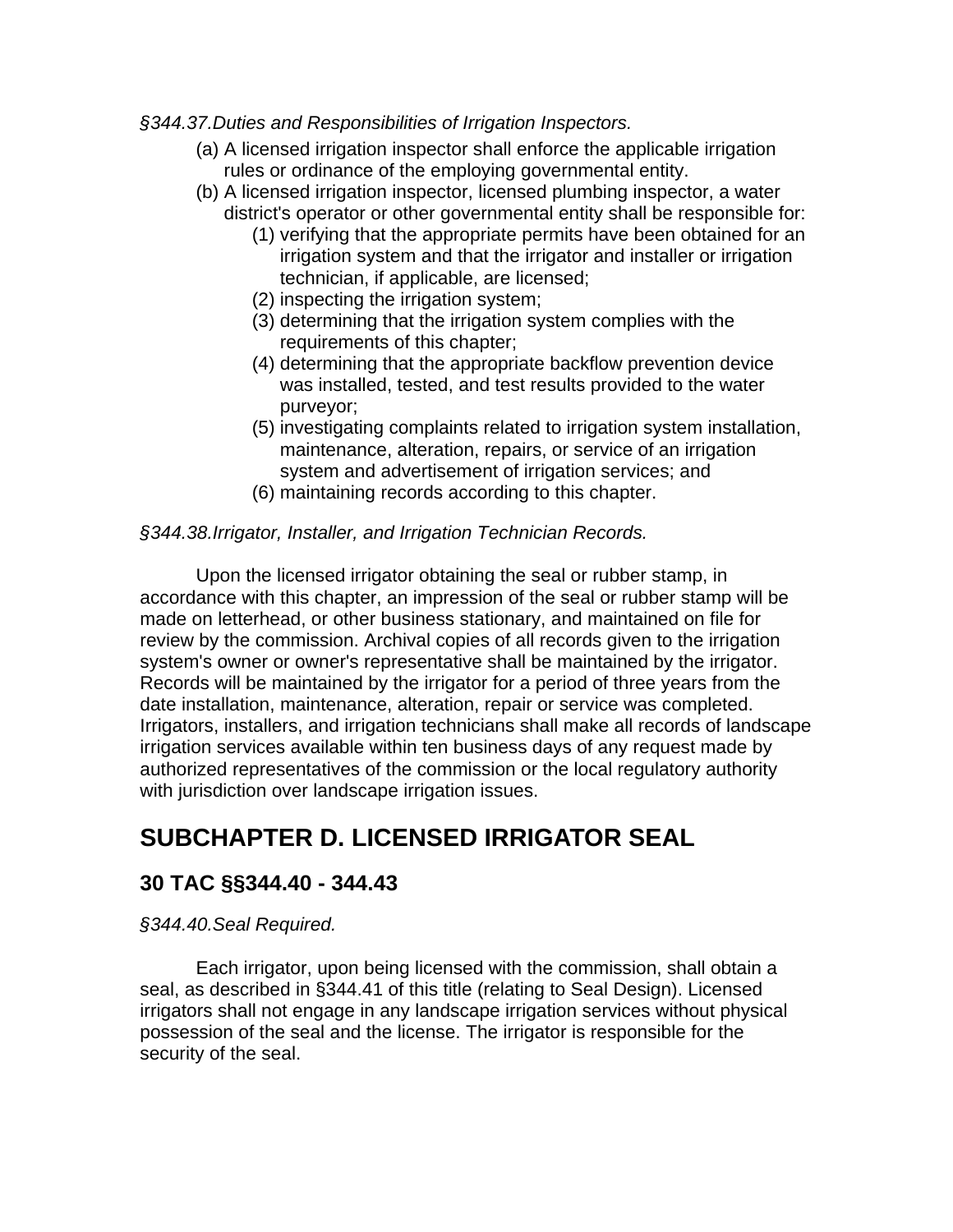#### *§344.41.Seal Design.*

- (a) The required seal must be:
	- (1) circular; and
	- (2) not less than 1-1/2 inches in diameter.
- (b) The required seal must display:
	- (1) the words "State of Texas" at the top between the knurled circles;
	- (2) the words "Licensed Irrigator" at the bottom; and
	- (3) the irrigator's name and license number, excluding leading zeros, horizontally in the circular field.
- *§344.42.Seal Display.* 
	- (a) On every document requiring an irrigator's seal, the seal shall be clearly visible and legible on the original document and all copies or reproductions of the original document.
	- (b) An irrigator may use an electronic or other format seal and signature if the seal, signature, and date are clearly visible and legible on the original document and all copies or reproductions of the original document.

#### *§344.43.Seal Use.*

- (a) Irrigators shall:
	- (1) sign their legal name;
	- (2) affix the seal above the irrigator's signature; and
	- (3) include the date of signing (month, day, and year) of each document to which the seal is affixed.
- (b) The presence of the irrigator's seal displayed above the irrigator's signature and date on any document constitutes the acceptance of all professional responsibility for the document and the irrigation services performed in accordance with that document.
- (c) The irrigator will maintain, for three years, a copy of each document bearing the irrigator's seal.
- (d) Once a document containing a seal is issued, the seal may not be altered.
- (e) Irrigators shall not use or authorize the use of a seal on any plan or specification created by another irrigator unless the irrigator:
	- (1) Reviews and makes changes to adapt the plan or specification to the specific site conditions and to address state and local requirements; and
	- (2) Accepts full responsibility for any alterations to the plan or specification and any downstream consequences.
- (f) If an irrigator prepares a portion of a plan or specification, that portion of the design or specification prepared by the irrigator, or under the irrigator's supervision and seal, should be clearly identified.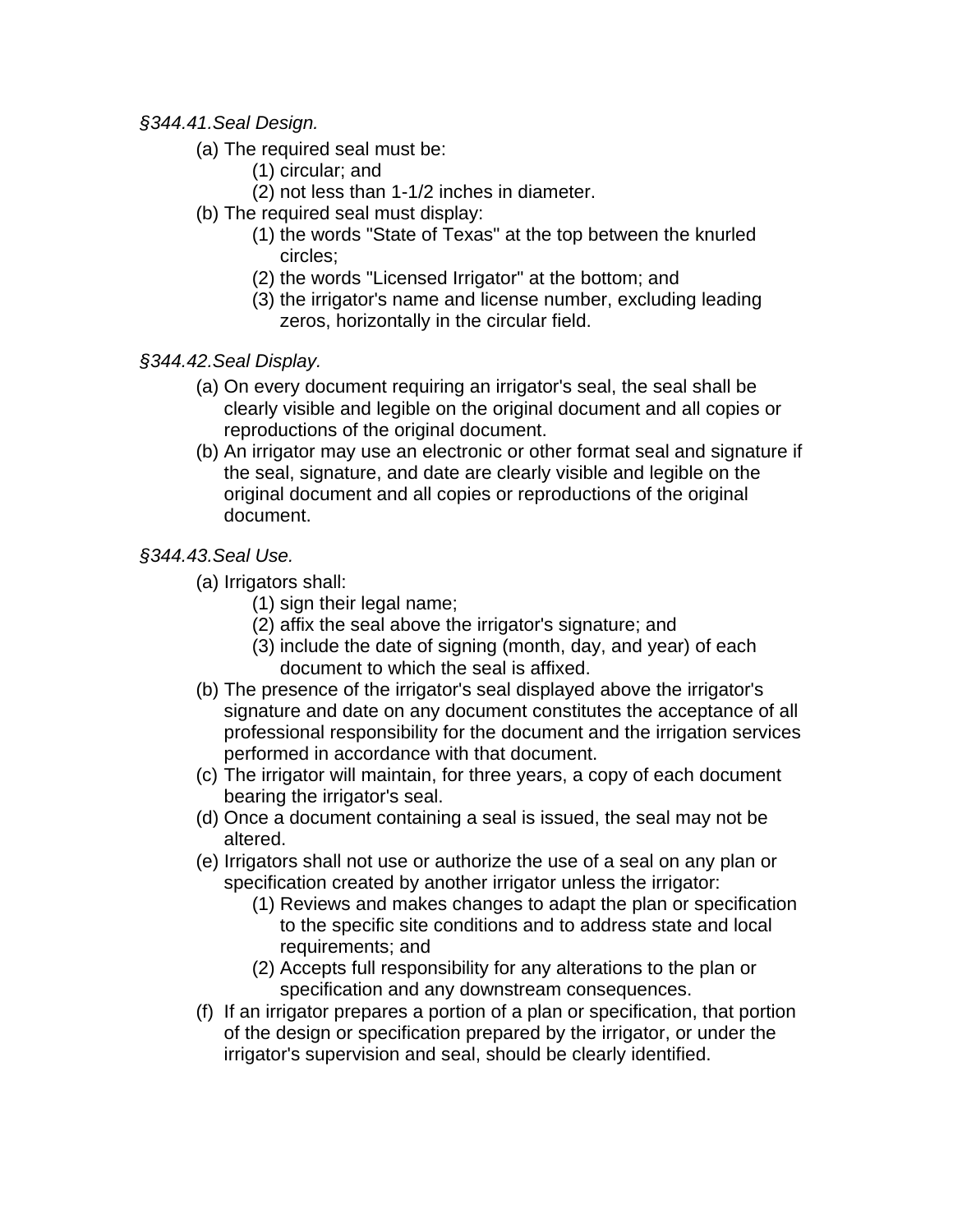(g) Irrigators shall sign, seal and date the irrigation plan and specifications, contract, addenda or change orders, warranty, and the maintenance checklist.

## **SUBCHAPTER E. BACKFLOW PREVENTION AND CROSS-CONNECTIONS**

## **30 TAC §§344.50 - 344.52**

#### *§344.50.Backflow Prevention Methods.*

- (a) Any irrigation system that is connected to a public or private potable water supply must be connected through a commission-approved backflow prevention method. The backflow prevention device must be approved by the American Society of Sanitary Engineers; or the Foundation for Cross-Connection Control and Hydraulic Research, University of Southern California; or the Uniform Plumbing Code; or any other laboratory that has equivalent capabilities for both the laboratory and field evaluation of backflow prevention assemblies. The backflow prevention device must be installed in accordance with the laboratory approval standards or if the approval does not include specific installation information, the manufacturer's current published recommendations.
- (b) If conditions that present a health hazard exist, one of the following methods must be used to prevent backflow;
	- (1) An air gap may be used if:
		- A there is an unobstructed physical separation; and
		- B the distance from the lowest point of the water supply outlet to the flood rim of the fixture or assembly into which the outlet discharges is at least one inch or twice the diameter of the water supply outlet, whichever is greater.
	- (2) Reduced pressure principle backflow prevention assemblies may be used if:
		- A the device is installed at a minimum of 12 inches above ground in a location that will ensure that the assembly will not be submerged; and
		- B drainage is provided for any water that may be discharged through the assembly relief valve.
	- (3) Pressure vacuum breakers may be used if:
		- A no back-pressure condition will occur; and
		- B the device is installed at a minimum of 12 inches above any downstream piping and the highest downstream opening. Pop-up sprinklers are measured from the retracted position from the top of the sprinkler.
	- (4) Atmospheric vacuum breakers may be used if: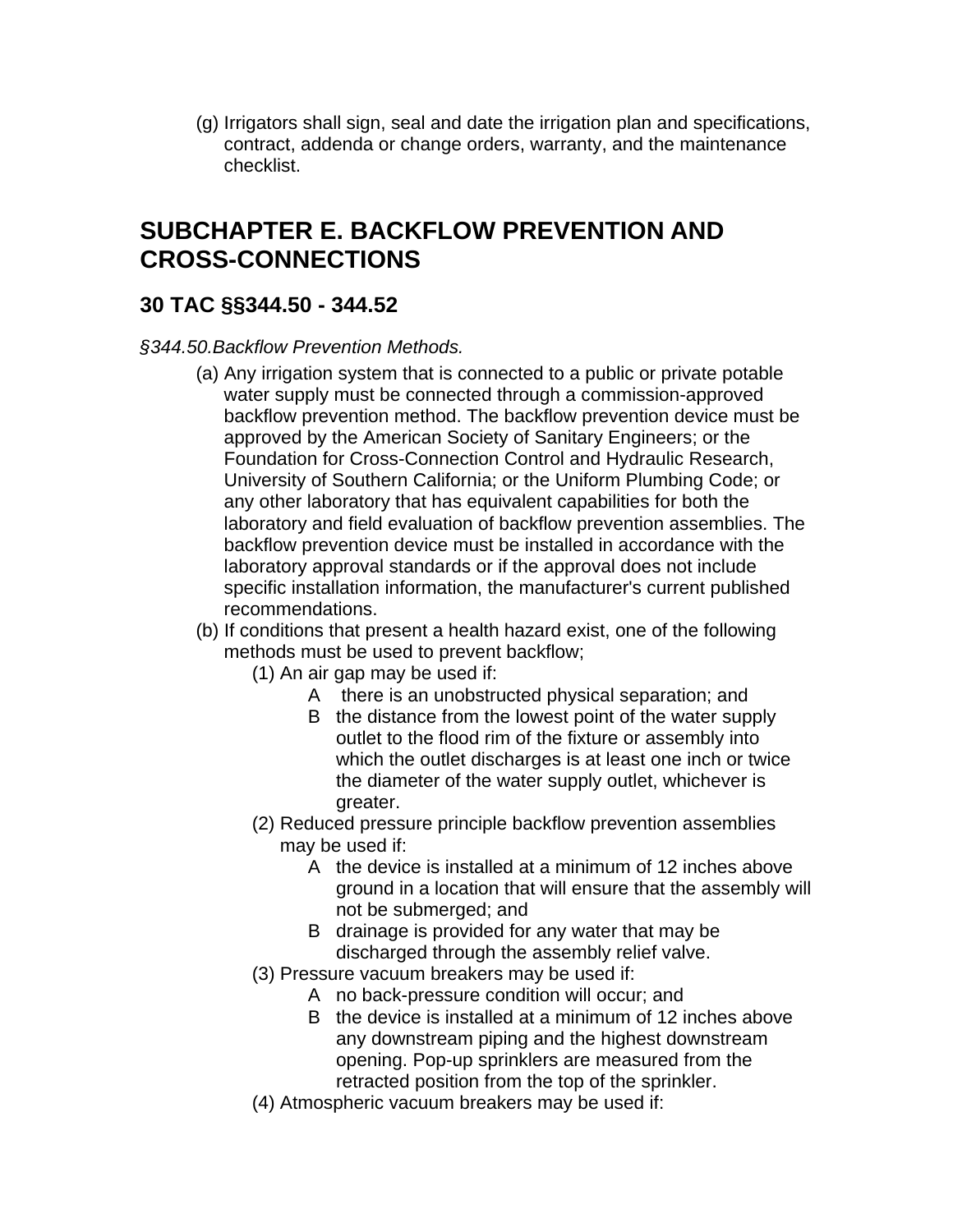- A no back-pressure will be present;
- B there are no shutoff valves downstream from the atmospheric vacuum breaker;
- C the device is installed at a minimum of six inches above any downstream piping and the highest downstream opening. Pop-up sprinklers are measured from the retracted position from the top of the sprinkler;
- D there is no continuous pressure on the supply side of the atmospheric vacuum breaker for more than 12 hours in any 24-hour period; and
- E a separate atmospheric vacuum breaker is installed on the discharge side of each irrigation control valve, between the valve and all the emission devices that the valve controls.
- (c) Backflow prevention devices used in applications designated as health hazards must be tested upon installation and annually thereafter.
- (d) If there are no conditions that present a health hazard double check valve backflow prevention assemblies may be used to prevent backflow if the device is tested upon installation and:
	- (1) a local regulatory authority does not prohibit the use of a double check valve;
	- (2) backpressure caused by an elevation of pressure in the discharge piping by pump or elevation of piping above the supply pressure which could cause a reversal of the normal flow of water or back-siphonage conditions caused by a reduced or negative pressure in the irrigation system exist; and
	- (3) test cocks are used for testing only.
- (e) If a double check valve is installed below ground:
	- (1) test cocks must be plugged, except when the double check valve is being tested;
	- (2) test cock plugs must be threaded, water-tight, and made of nonferrous material;
	- (3) a y-type strainer is installed on the inlet side of the double check valve;
	- (4) there must be a clearance between any fill material and the bottom of the double check valve to allow space for testing and repair; and
	- (5) there must be space on the side of the double check valve to test and repair the double check valve.

#### *§344.51.Specific Conditions and Cross-Connection Control.*

- (a) Before any chemical is added to an irrigation system connected to any potable water supply, the irrigation system must be connected through a reduced pressure principle backflow prevention assembly or air gap.
- (b) Connection of more than one water source to an irrigation system presents the potential for contamination of the potable water supply if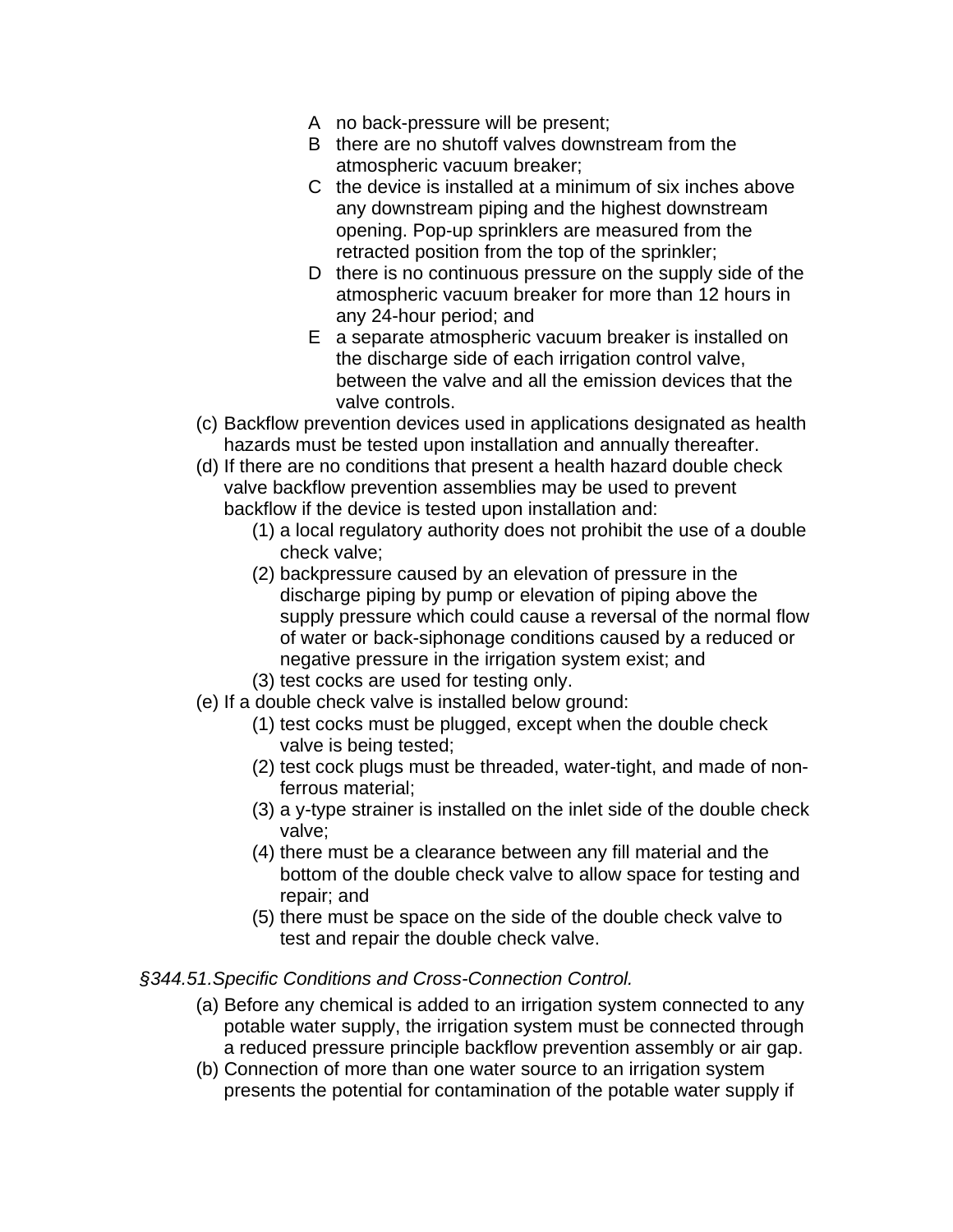backflow occurs. Therefore, connection of any additional water source to an irrigation system that is connected to the potable water supply can only be done if the irrigation system is connected to the potable water supply through a reduced-pressure principle backflow prevention assembly or an air gap.

- (c) Irrigation system components with chemical additives induced by aspiration, injection, or emission system connected to any potable water supply must be connected through a reduced pressure principle backflow device.
- (d) If an irrigation system is designed or installed on a property that is served by an on-site sewage facility, as defined in Chapter 285 of this title (relating to On-Site Sewage Facilities), then:
	- (1) all irrigation piping and valves must meet the separation distances from the On-Site Sewage Facilities system as required for a private water line in §285.91(10) of this title (relating to Minimum Required Separation Distances for On-Site Sewage Facilities);
	- (2) any connections using a private or public potable water source must be connected to the water source through a reduced pressure principle backflow prevention assembly as defined in §344.50 of this title (relating to Backflow Prevention Methods); and
	- (3) any water from the irrigation system that is applied to the surface of the area utilized by the On-Site Sewage Facility system must be controlled on a separate irrigation zone or zones so as to allow complete control of any irrigation to that area so that there will not be excess water that would prevent the On-Site Sewage Facilities system from operating effectively.

#### *§344.52.Installation of Backflow Prevention Device.*

- (a) If an irrigation system is connected to a potable water supply and requires major maintenance, alteration, repair, or service, the system must be connected to the potable water supply through an approved, properly installed backflow prevention method as defined in this title before any major maintenance, alteration, repair, or service is performed.
- (b) If an irrigation system is connected to a potable water supply through a double check valve, pressure vacuum breaker, or reduced pressure principle backflow assembly and includes an automatic master valve on the system, the automatic master valve must be installed on the discharge side of the backflow prevention assembly.
- (c) The irrigator shall ensure the backflow prevention device is tested prior to being placed in service and the test results provided to the local water purveyor and the irrigation system's owner or owner's representative within 10 business days of testing of the backflow prevention device.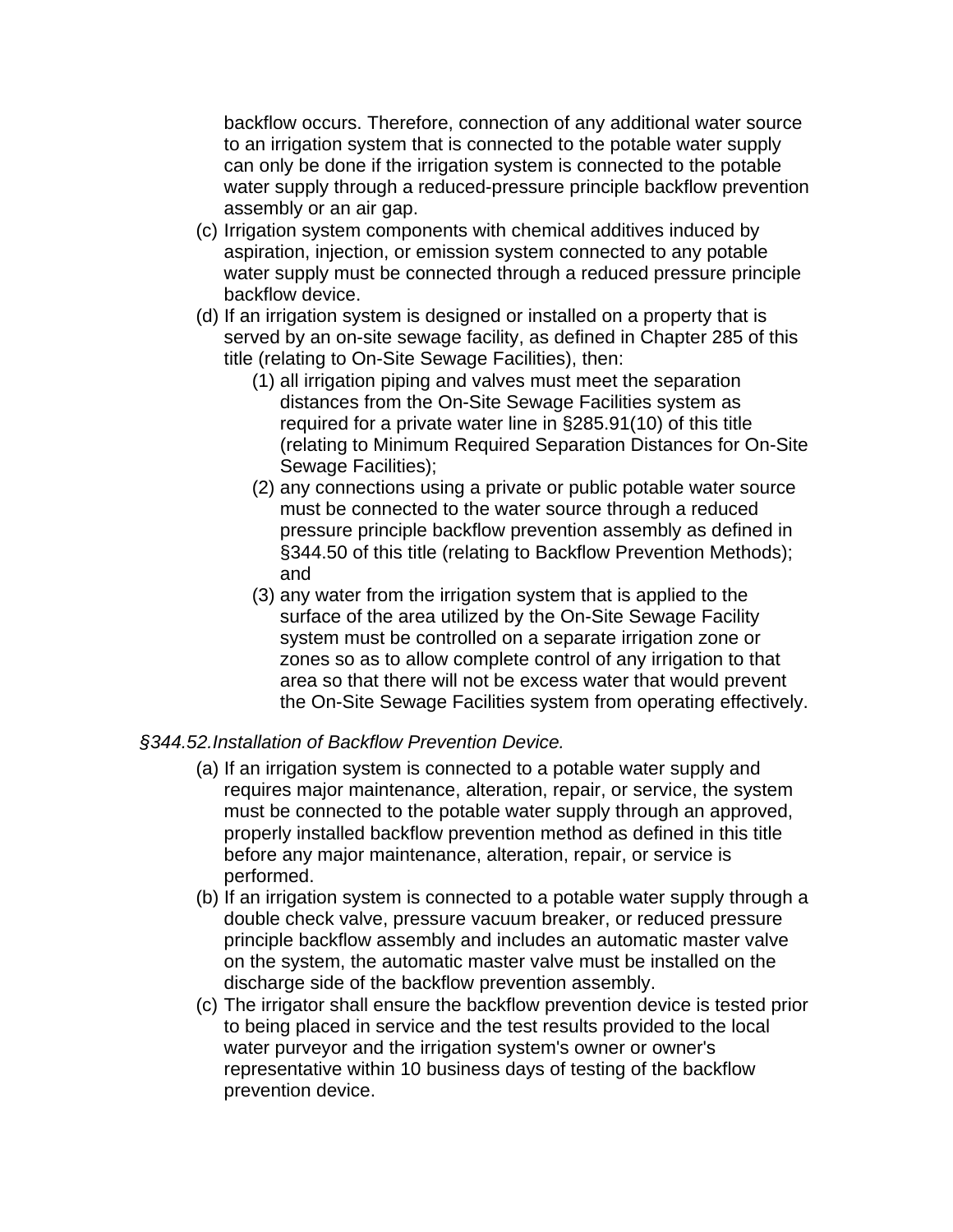## **SUBCHAPTER F. STANDARDS FOR DESIGNING, INSTALLING, AND MAINTAINING LANDSCAPE IRRIGATION SYSTEMS**

### **30 TAC §§344.60 - 344.65**

*§344.60.Water Conservation.* 

All irrigation systems shall be designed, installed, maintained, altered, repaired, serviced, and operated in a manner that will promote water conservation as defined in §344.1(44) of this title (relating to Definitions).

#### *§344.61.Minimum Standards for the Design of the Irrigation Plan.*

- (a) An irrigator shall prepare an irrigation plan for each site where a new irrigation system will be installed. A paper or electronic copy of the irrigation plan must be on the job site at all times during the installation of the irrigation system. A drawing showing the actual installation of the system is due to each irrigation system owner after all new irrigation system installations. During the installation of the irrigation system, variances from the original plan may be authorized by the licensed irrigator if the variance from the plan does not:
	- (1) diminish the operational integrity of the irrigation system;
	- (2) violate any requirements of this chapter; and
	- (3) go unnoted in red on the irrigation plan.
- (b) The irrigation plan must include complete coverage of the area to be irrigated. If a system does not provide complete coverage of the area to be irrigated, it must be noted on the irrigation plan.
- (c) All irrigation plans used for construction must be drawn to scale. The plan must include, at a minimum, the following information:
	- (1) the irrigator's seal, signature, and date of signing;
	- (2) all major physical features and the boundaries of the areas to be watered;
	- (3) a North arrow;
	- (4) a legend;
	- (5) the zone flow measurement for each zone;
	- (6) location and type of each:
		- A controller;
		- B sensor (for example, but not limited to, rain, moisture, wind, flow, or freeze);
	- (7) location, type, and size of each:
		- A water source, such as, but not limited to a water meter and point(s) of connection;
		- B backflow prevention device;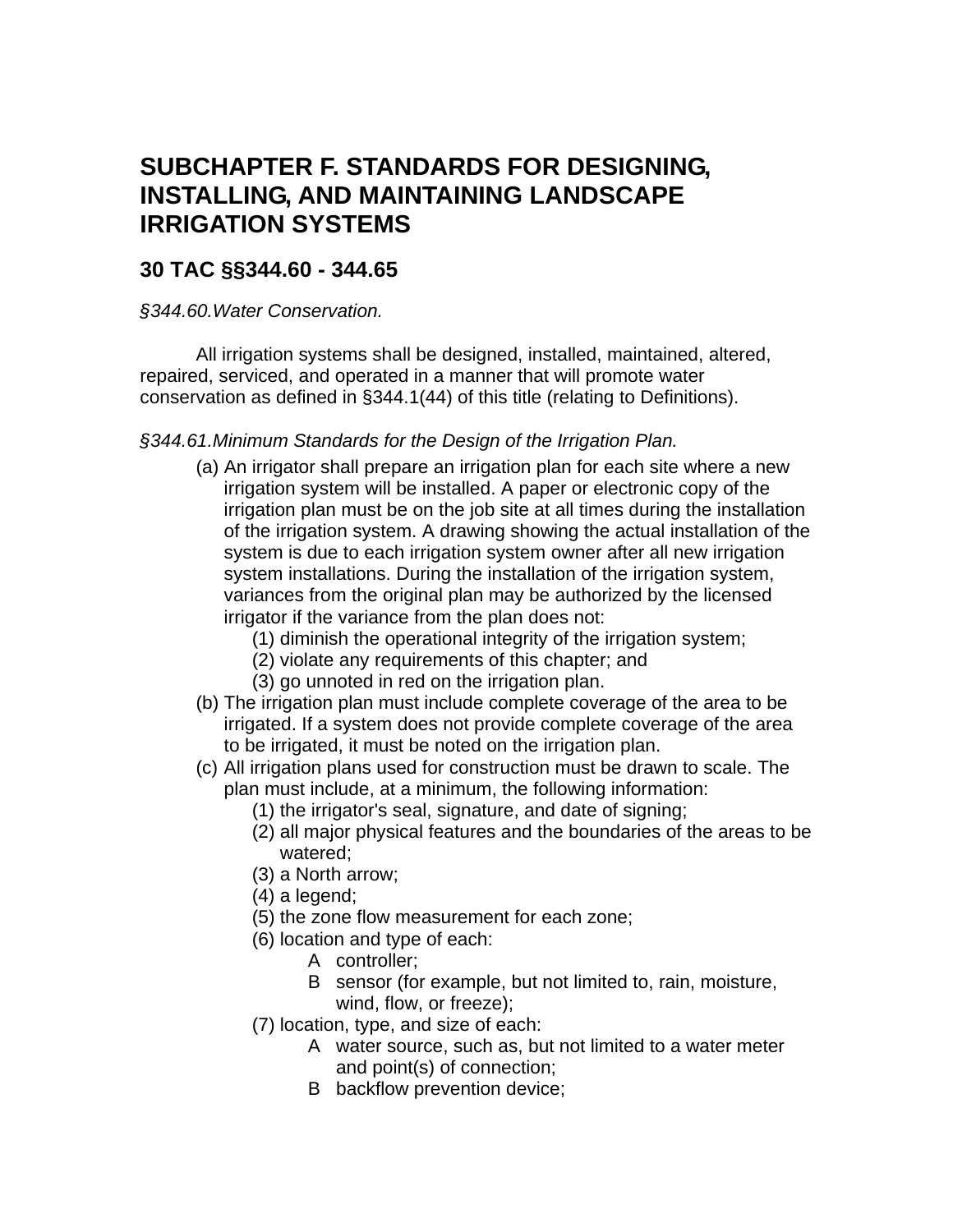- C water emission device, including, but not limited to, spray heads, rotary sprinkler heads, quick-couplers, bubblers, drip, or micro-sprays;
- D valve, including, but not limited to, zone valves, master valves, and isolation valves;
- E pressure regulation component; and
- F main line and lateral piping.
- (8) the scale used; and
- (9) the design pressure.

#### *§344.62.Minimum Design and Installation Requirements.*

- (a) No irrigation design or installation shall require the use of any component, including the water meter, in a way which exceeds the manufacturer's published performance limitations for the component.
- (b) Spacing.
	- (1) The maximum spacing between emission devices must not exceed the manufacturer's published radius or spacing of the device(s). The radius or spacing is determined by referring to the manufacturer's published specifications for a specific emission device at a specific operating pressure.
	- (2) New irrigation systems shall not utilize above-ground spray emission devices in landscapes that are less than 48 inches not including the impervious surfaces in either length or width and which contain impervious pedestrian or vehicular traffic surfaces along two or more perimeters. If pop-up sprays or rotary sprinkler heads are used in a new irrigation system, the sprinkler heads must direct flow away from any adjacent surface and shall not be installed closer than four inches from a hardscape, such as, but not limited to, a building foundation, fence, concrete, asphalt, pavers, or stones set with mortar.
	- (3) Narrow paved walkways, jogging paths, golf cart paths or other small areas located in cemeteries, parks, golf courses or other public areas may be exempted from this requirement if the runoff drains into a landscaped area.
- (c) Water pressure. Emission devices must be installed to operate at the minimum and not above the maximum sprinkler head pressure as published by the manufacturer for the nozzle and head spacing that is used. Methods to achieve the water pressure requirements include, but are not limited to, flow control valves, a pressure regulator, or pressure compensating spray heads.
- (d) Piping. Piping in irrigation systems must be designed and installed so that the flow of water in the pipe will not exceed a velocity of five feet per second for polyvinyl chloride (PVC) pipe.
- (e) Irrigation Zones. Irrigation systems shall have separate zones based on plant material type, microclimate factors, topographic features, soil conditions, and hydrological requirements.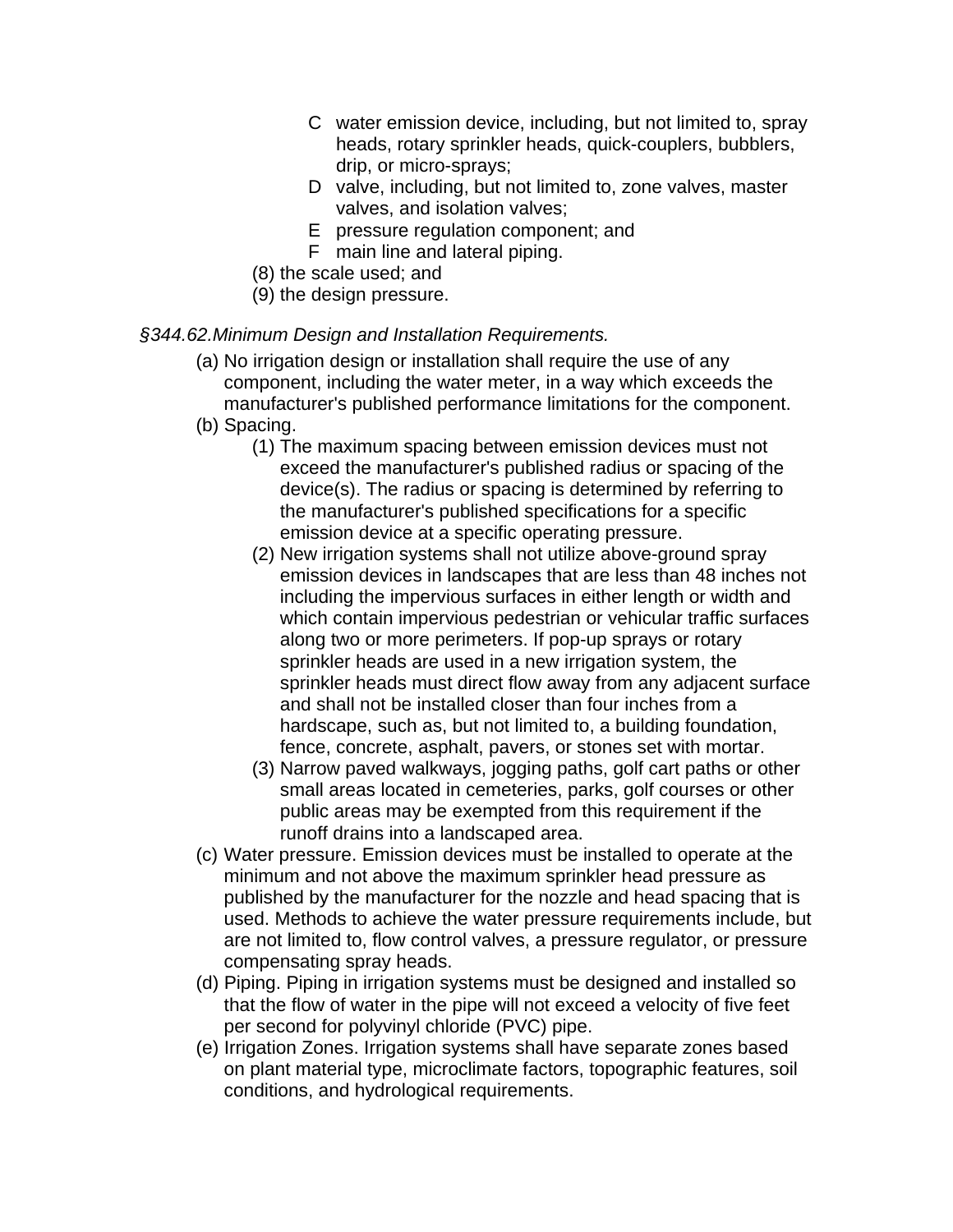- (f) Matched precipitation rate. Zones must be designed and installed so that all of the emission devices in that zone irrigate at the same precipitation rate.
- (g) Irrigation systems shall not spray water over surfaces made of concrete, asphalt, brick, wood, stones set with mortar, or any other impervious material, such as, but not limited to, walls, fences, sidewalks, streets, etc.
- (h) Master valve. When provided, a master valve shall be installed on the discharge side of the backflow prevention device on all new installations.
- (i) PVC pipe primer solvent. All new irrigation systems that are installed using PVC pipe and fittings shall be primed with a colored primer prior to applying the PVC cement in accordance with the Uniform Plumbing Code (Section 316) or the International Plumbing Code (Section 605).
- (j) Rain or moisture shut-off devices or other technology. All new automatically controlled irrigation systems must include sensors or other technology designed to inhibit or interrupt operation of the irrigation system during periods of moisture or rainfall. Rain or moisture shut-off technology must be installed according to the manufacturer's published recommendations. Repairs to existing automatic irrigation systems that require replacement of an existing controller must include a sensor or other technology designed to inhibit or interrupt operation of the irrigation system during periods of moisture or rainfall. El Paso, Hudspeth, Culberson, Jeff Davis, Presidio, Brewster, Terrell, Loving, Winkler, Ward, Reeves, Ector, Crane and Pecos are excluded from this requirement.
- (k) Isolation valve. All new irrigation systems must include an isolation valve between the water meter and the backflow prevention device.
- (l) Depth coverage of piping. Piping in all irrigation systems must be installed according to the manufacturer's published specifications for depth coverage of piping.
	- (1) If the manufacturer has not published specifications for depth coverage of piping, the piping must be installed to provide minimum depth coverage of six inches of select backfill, between the top of the pipe and the natural grade of the topsoil. All portions of the irrigation system that fail to meet this standard must be noted on the irrigation plan. If the area being irrigated has rock at a depth of six inches or less, select backfill may be mounded over the pipe. Mounding must be noted on the irrigation plan and discussed with the irrigation system owner or owner's representative to address any safety issues.
	- (2) If a utility, man-made structure, or roots create an unavoidable obstacle, which makes the six-inch depth coverage requirement impractical, the piping shall be installed to provide a minimum of two inches of select backfill between the top of the pipe and the natural grade of the topsoil.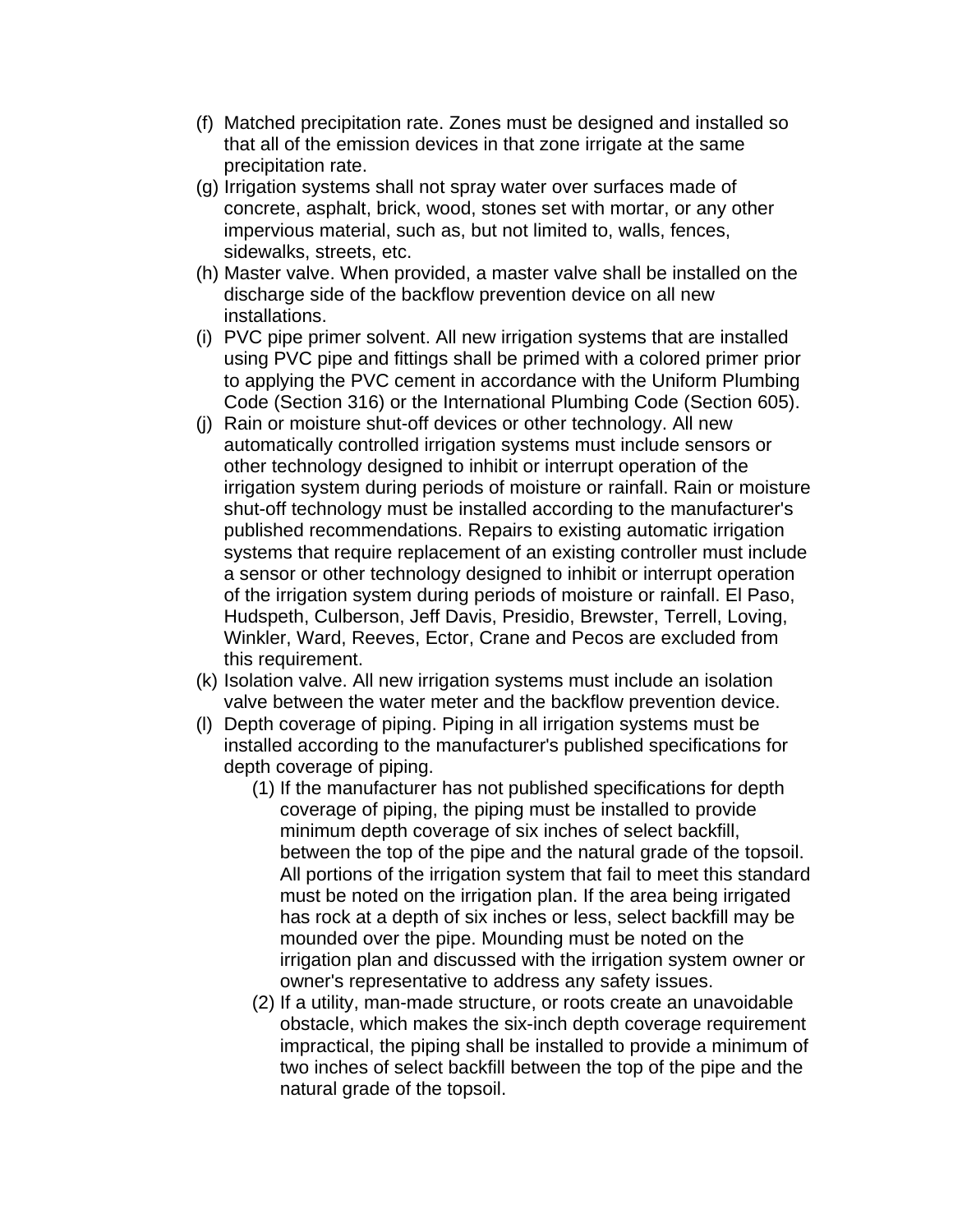- (3) All trenches and holes created during installation of an irrigation system must be backfilled and compacted to the original grade.
- (m)Wiring irrigation systems.
	- (1) Underground electrical wiring used to connect an automatic controller to any electrical component of the irrigation system must be listed by Underwriters Laboratories as acceptable for burial underground.
	- (2) Electrical wiring that connects any electrical components of an irrigation system must be sized according to the manufacturer's recommendation.
	- (3) Electrical wire splices which may be exposed to moisture must be waterproof as certified by the wire splice manufacturer.
	- (4) Underground electrical wiring that connects an automatic controller to any electrical component of the irrigation system must be buried with a minimum of six inches of select backfill.
- (n) Water contained within the piping of an irrigation system is deemed to be non-potable. No drinking or domestic water usage, such as, but not limited to, filling swimming pools or decorative fountains, shall be connected to an irrigation system. If a hose bib (an outdoor water faucet that has hose threads on the spout) is connected to an irrigation system for the purpose of providing supplemental water to an area, the hose bib must be installed using a quick coupler key on a quick coupler installed in a covered purple valve box and the hose bib and any hoses connected to the bib must be labeled "non-potable, not safe for drinking." An isolation valve must be installed upstream of a quick coupler connecting a hose bib to an irrigation system.
- (o) Beginning January 1, 2010, either a licensed irrigator or a licensed irrigation technician shall be on-site at all times while the landscape irrigation system is being installed. When an irrigator is not on-site, the irrigator shall be responsible for ensuring that a licensed irrigation technician is on-site to supervise the installation of the irrigation system.

#### *§344.63.Completion of Irrigation System Installation.*

Upon completion of the irrigation system, the irrigator or irrigation technician who provided supervision for the on-site installation shall be required to complete four items:

- (1) a final "walk through" with the irrigation system's owner or the owner's representative to explain the operation of the system;
- (2) The maintenance checklist on which the irrigator or irrigation technician shall obtain the signature of the irrigation system's owner or owner's representative and shall sign, date, and seal the checklist. If the irrigation system's owner or owner's representative is unwilling or unable to sign the maintenance checklist, the irrigator shall note the time and date of the refusal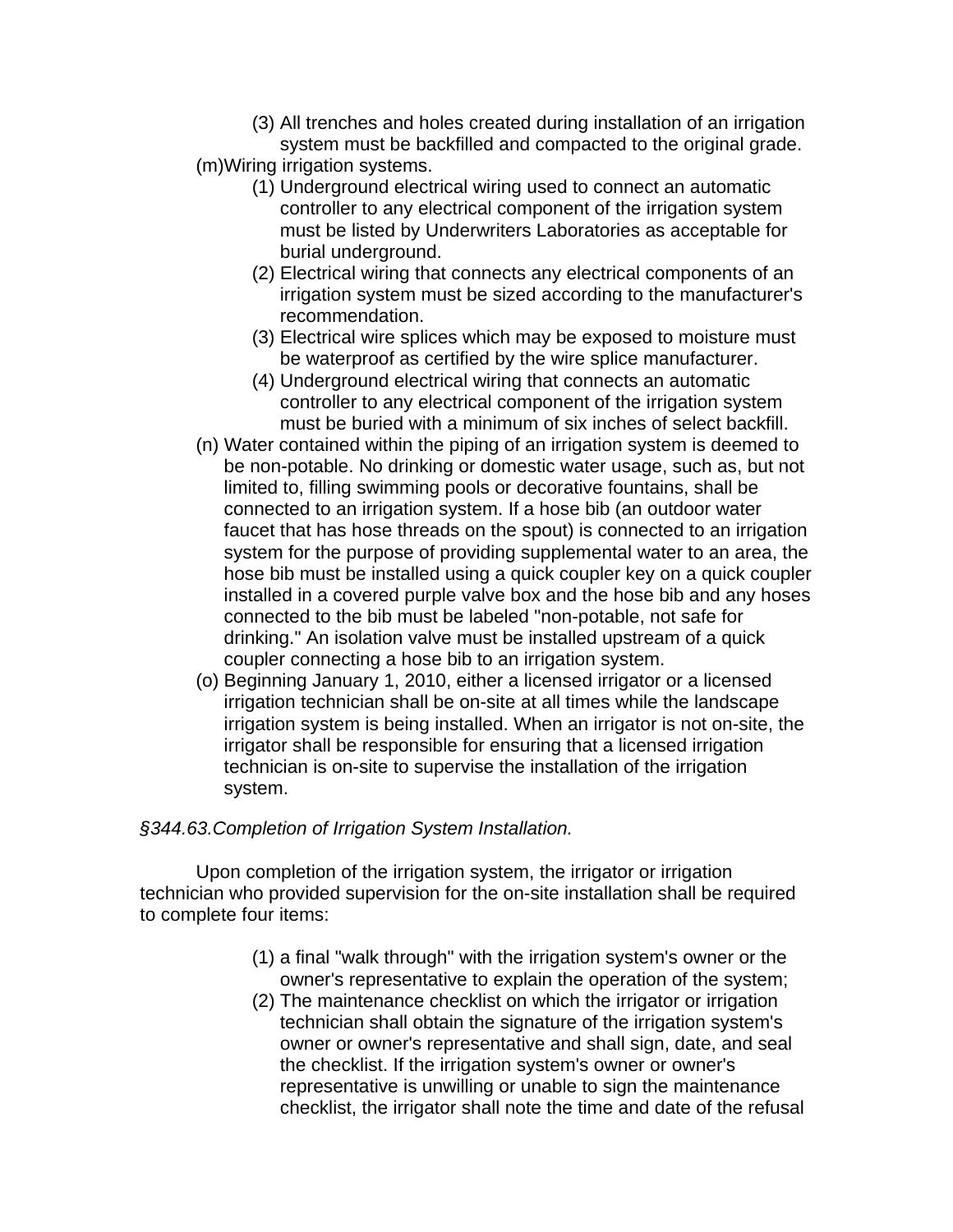on the irrigation system's owner or owner's representative's signature line. The irrigation system owner or owner's representative will be given the original maintenance checklist and a duplicate copy of the maintenance checklist shall be maintained by the irrigator. The items on the maintenance checklist shall include but are not limited to:

- A the manufacturer's manual for the automatic controller, if the system is automatic;
- B a seasonal (spring, summer, fall, winter) watering schedule based on either current/real time evapotranspiration or monthly historical reference evapotranspiration (historical ET) data, monthly effective rainfall estimates, plant landscape coefficient factors, and site factors;
- C a list of components, such as the nozzle, or pump filters, and other such components; that require maintenance and the recommended frequency for the service; and
- D the statement, "This irrigation system has been installed in accordance with all applicable state and local laws, ordinances, rules, regulations or orders. I have tested the system and determined that it has been installed according to the Irrigation Plan and is properly adjusted for the most efficient application of water at this time."
- (3) A permanent sticker which contains the irrigator's name, license number, company name, telephone number and the dates of the warranty period shall be affixed to each automatic controller installed by the irrigator or irrigation technician. If the irrigation system is manual, the sticker shall be affixed to the original maintenance checklist. The information contained on the sticker must be printed with waterproof ink and include:
- (4) The irrigation plan indicating the actual installation of the system must be provided to the irrigation system's owner or owner representative.

*§344.64.Maintenance, Alteration, Repair, or Service of Irrigation Systems.* 

- (a) The irrigator is responsible for all work that the irrigator performed during the maintenance, alteration, repair, or service of an irrigation system during the warranty period. The irrigator or business owner is not responsible for the professional negligence of any other irrigator who subsequently conducts any irrigation service on the same irrigation system.
- (b) All trenches and holes created during the maintenance, alteration, repair, or service of an irrigation system must be returned to the original grade with compacted select backfill.
- (c) Colored PVC pipe primer solvent must be used on all pipes and fittings used in the maintenance, alteration, repair, or service of an irrigation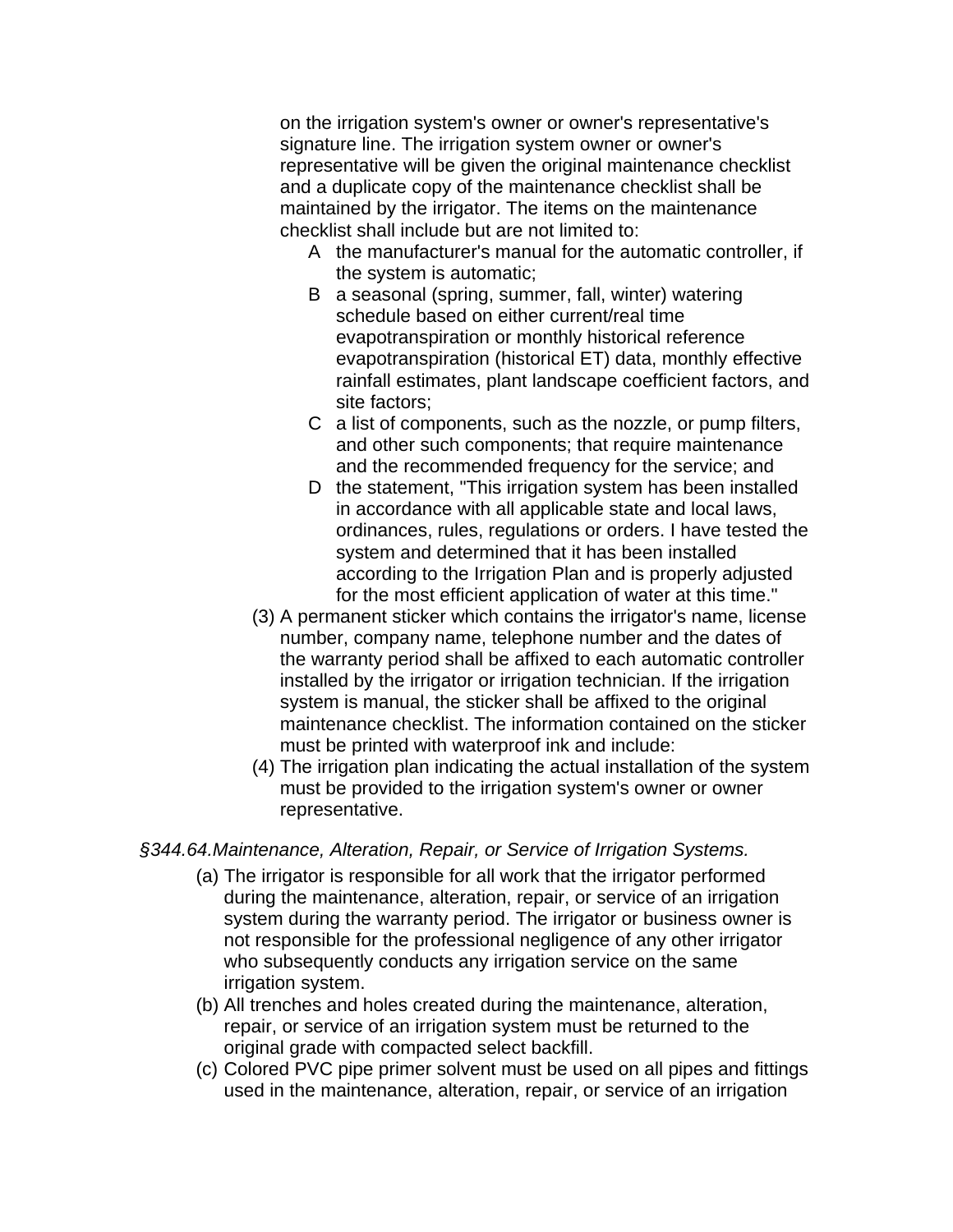system in accordance with the Uniform Plumbing Code (Section 316) or the International Plumbing Code (Section 605).

(d) When maintenance, alteration, repair or service of an irrigation system involves excavation work at the water meter or backflow prevention device, an isolation valve shall be installed, if an isolation valve is not present.

#### *§344.65.Reclaimed Water.*

Reclaimed water may be utilized in landscape irrigation systems if:

- (1) there is no direct contact with edible crops, unless the crop is pasteurized before consumption;
- (2) the irrigation system does not spray water across property lines that do not belong to the irrigation system's owner;
- (3) the irrigation system is installed using purple components;
- (4) the domestic potable water line is connected using an air gap or a reduced pressure principle backflow prevention device, in accordance with §290.47(i) of this title (relating to Appendices);
- (5) a minimum of an eight inch by eight inch sign, in English and Spanish, is prominently posted on/in the area that is being irrigated, that reads, "RECLAIMED WATER - DO NOT DRINK" and "AGUA DE RECUPERACIÓN - NO BEBER"; and
- (6) backflow prevention on the reclaimed water supply line shall be in accordance with the regulations of the water purveyor.

## **SUBCHAPTER G. ADVERTISING, CONTRACT, AND WARRANTY**

## **30 TAC §§344.70 - 344.72**

*§344.70.Advertisement.* 

- (a) All vehicles used in the performance of irrigation installation, maintenance, alteration, repair, or service must display the irrigator's license number in the form of "LI\_\_\_\_\_\_\_\_" in a contrasting color of block letters at least two inches high, on both sides of the vehicle.
- (b) All forms of written and electronic advertisements for irrigation services must display the irrigator's license number in the form of "LI\_\_\_\_\_\_\_\_\_\_\_." Any form of advertisement, including business cards, and estimates which displays an entity's or individual's name other than that of the licensed irrigator must also display the name of the licensed irrigator and the licensed irrigator's license number. Trailers that advertise irrigation services must display the irrigator's license number.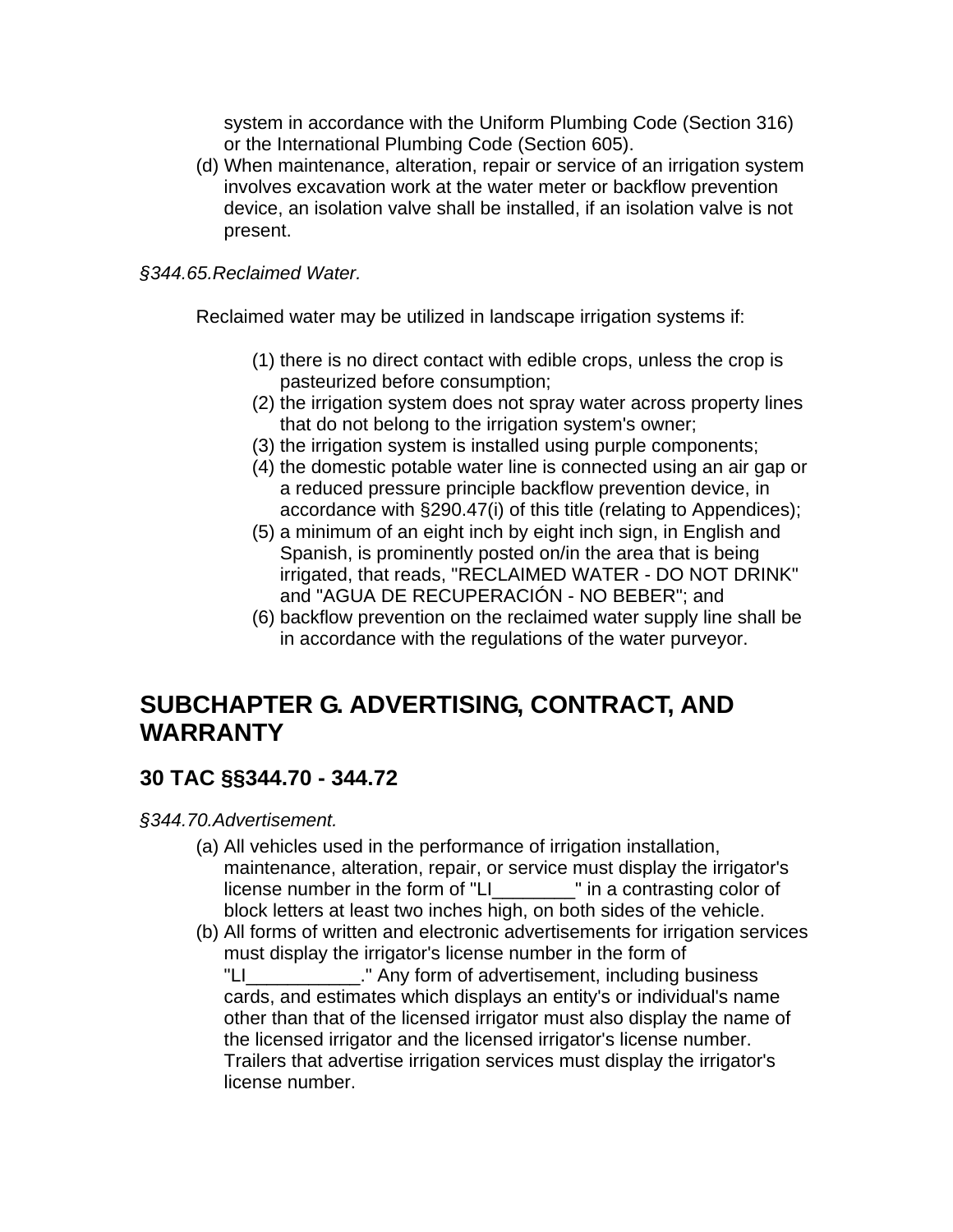(c) The name, mailing address, and telephone number of the commission must be prominently displayed on a legible sign and displayed in plain view for the purpose of addressing complaints at the permanent structure where irrigation business is primarily conducted and irrigation records are kept.

#### *§344.71.Contracts.*

- (a) All contracts to install an irrigation system must be in writing and signed by each party and must specify the irrigator's name, license number, business address, current business telephone numbers, the date that each party signed the agreement, the total agreed price, and must contain the statement, "Irrigation in Texas is regulated by the Texas Commission on Environmental Quality (TCEQ), MC-178, P.O. Box 13087, Austin, Texas 78711-3087. TCEQ's website is: www. tceq.state.tx.us." All contracts must include the irrigator's seal, signature, and date.
- (b) All written estimates, proposals, bids, and invoices relating to the installation or repair of an irrigation system(s) must include the irrigator's name, license number, business address, current business telephone number(s), and the statement: "Irrigation in Texas is regulated by the Texas Commission On Environmental Quality (TCEQ) (MC-178), P.O. Box 13087, Austin, Texas 78711-3087. TCEQ's web site is: www.tceq.state.tx.us."
- (c) An individual who agrees by contract to provide irrigation services as defined in §344.30 of this title (relating to License Required) shall hold an irrigator license issued under Chapter 30 of this title (relating to Occupational Licenses and Registrations) unless the contract is a pass-through contract as defined in §344.1(36) of this title (relating to Definitions). If a pass-through contract includes irrigation services, then the irrigation portion of the contract can only be performed by a licensed irrigator. If an irrigator installs a system pursuant to a passthrough contract, the irrigator shall still be responsible for providing the irrigation system's owner or through contract, the irrigator shall still be responsible for providing the irrigation system's owner or owner's representative a copy of the warranty and all other documents required under this chapter. A pass-through contract must identify by name and license number the irrigator that will perform the work and must provide a mechanism for contacting the irrigator for irrigation system warranty work.
- (d) The contract must include the dates that the warranty is valid.

#### *§344.72.Warranties.*

(a) On all installations of new irrigation systems, an irrigator shall present the irrigation system's owner or owner's representative with a written warranty covering materials and labor furnished in the new installation of the irrigation system. The irrigator shall be responsible for adhering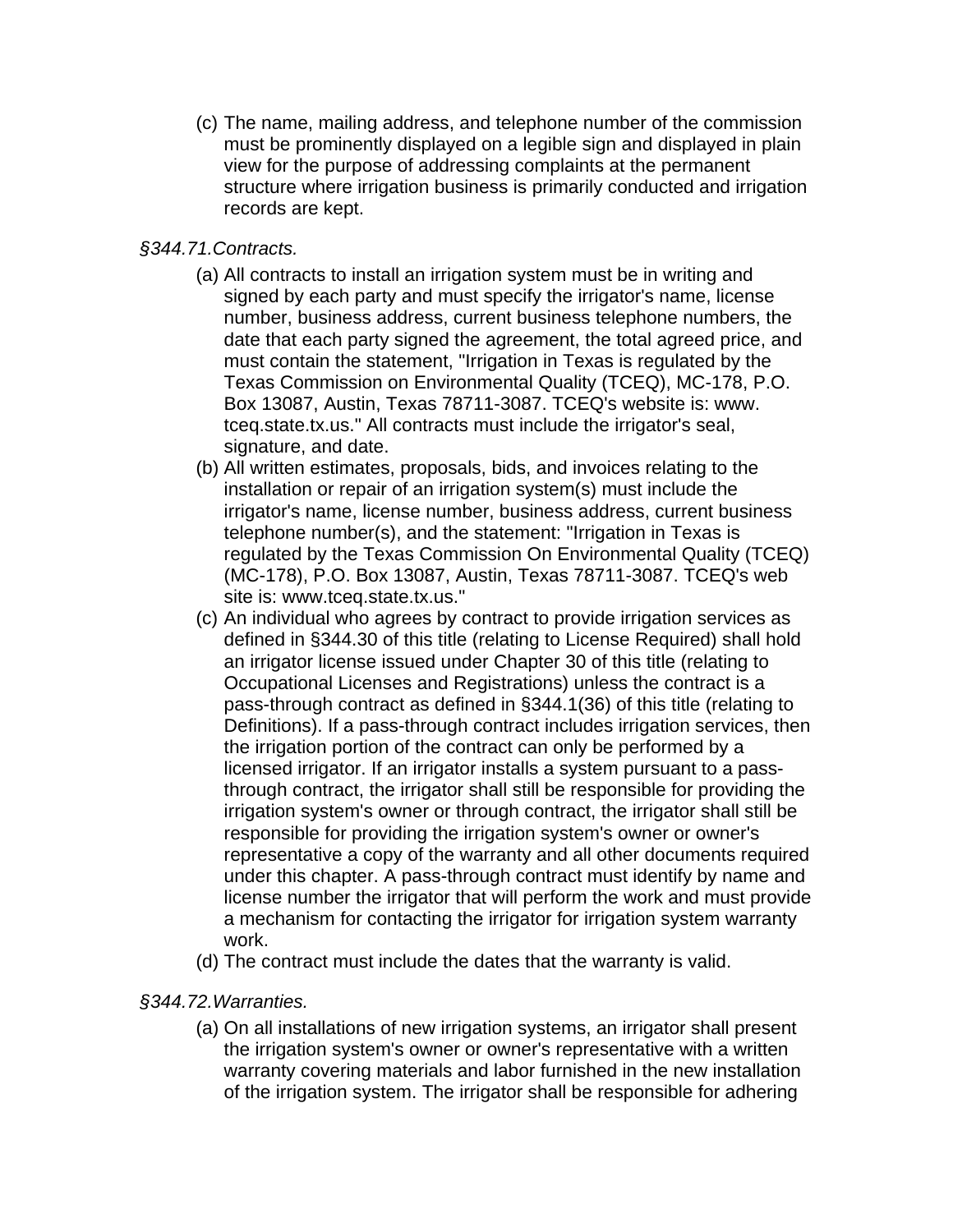to terms of the warranty. If the irrigator's warranty is less than the manufacturer's warranty for the system components, then the irrigator shall provide the irrigation system's owner or the owner's representative with applicable information regarding the manufacturer's warranty period. The warranty must include the irrigator's seal, signature, and date. If the warranty is part of an irrigator's contract, a separate warranty document is not required.

- (b) An irrigator's written warranty on new irrigation systems must specify the irrigator's name, business address, and business telephone number(s), must contain the signature of the irrigation system's owner or owner's representative confirming receipt of the warranty and must include the statement: "Irrigation in Texas is regulated by the Texas Commission on Environmental Quality (TCEQ), MC-178, P.O. Box 130897, Austin, Texas 78711-3087. TCEQ's website is: www.tceq.state.tx.us."
- (c) On all maintenance, alterations, repairs, or service to existing irrigation systems, an irrigator shall present the irrigation system's owner or owner's representative a written document that identifies the materials furnished in the maintenance, alteration, repair, or service. If a warranty is provided, the irrigator shall abide by the terms. The warranty document must include the irrigator's name and business contact information.

# **SUBCHAPTER H. IRRIGATOR ADVISORY COUNCIL**

### **30 TAC §344.80**

## **STATUTORY AUTHORITY**

#### *§344.80.Irrigator Advisory Council.*

- (a) The Irrigator Advisory Council is composed of nine members that are appointed by the commission. Appointments to the council will be made without regard to race, creed, sex, religion, or national origin of the appointees. The purpose of the council is to give the commission the benefit of the members' collective business, environmental, and technical expertise and experience with respect to matters relating to landscape irrigation. The council has no executive or administrative powers or duties with respect to the operation of the commission, and all such powers and duties rest solely with the commission.
- (b) Six members of the council must be licensed irrigators who are residents of the State of Texas, experienced in the irrigation business, and familiar with irrigation methods and techniques.
- (c) Three members must be representatives of the public. A person is not eligible for appointment as a public member if the person or the person's spouse: